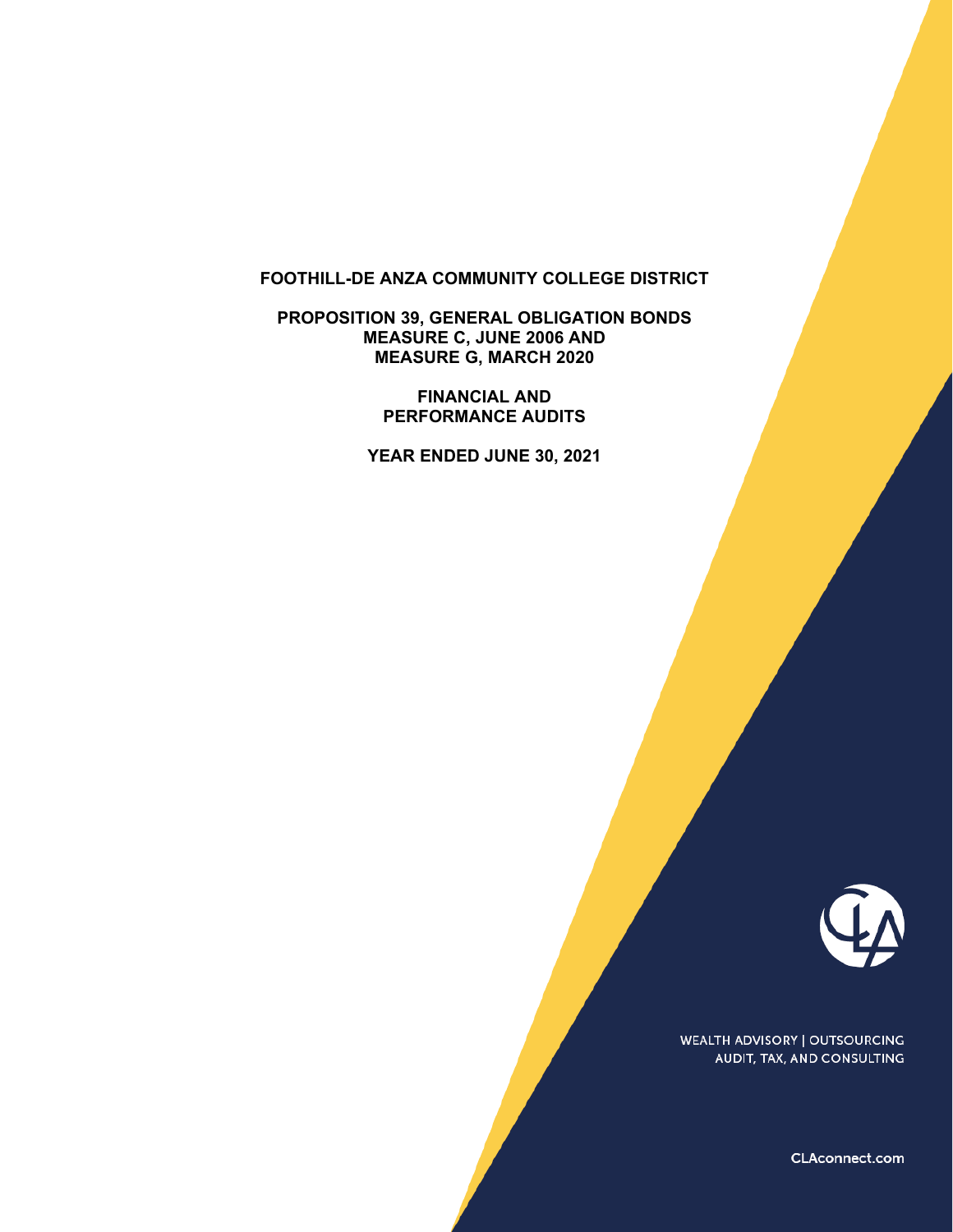## **FOOTHILL-DE ANZA COMMUNITY COLLEGE DISTRICT TABLE OF CONTENTS YEAR ENDED JUNE 30, 2021**

| FINANCIAL AUDIT OF BOND CONSTRUCTION FUNDS MEASURE C, JUNE<br>2006 AND MEASURE G, MARCH 2020                                                                                                                                                            |    |
|---------------------------------------------------------------------------------------------------------------------------------------------------------------------------------------------------------------------------------------------------------|----|
| <b>INDEPENDENT AUDITORS' REPORT</b>                                                                                                                                                                                                                     | 1  |
| <b>FINANCIAL STATEMENTS</b>                                                                                                                                                                                                                             | 3  |
| <b>BALANCE SHEETS - BOND BUILDING FUNDS MEASURE C, JUNE</b><br>2006 AND MEASURE G, MARCH 2020                                                                                                                                                           | 3  |
| STATEMENTS OF REVENUES, EXPENDITURES, AND CHANGES IN<br>FUND BALANCES - BOND BUILDING FUNDS MEASURE C, JUNE<br>2006 AND MEASURE G, MARCH 2020                                                                                                           | 4  |
| <b>NOTES TO FINANCIAL STATEMENTS</b>                                                                                                                                                                                                                    | 5  |
| <b>INDEPENDENT AUDITORS' REPORT ON INTERNAL CONTROL OVER</b><br><b>FINANCIAL REPORTING AND ON COMPLIANCE AND OTHER MATTERS</b><br><b>BASED ON AN AUDIT OF FINANCIAL STATEMENTS PERFORMED IN</b><br><b>ACCORDANCE WITH GOVERNMENT AUDITING STANDARDS</b> | 9  |
| <b>SCHEDULE OF FINDINGS AND RESPONSES</b>                                                                                                                                                                                                               | 11 |
| PERFORMANCE AUDIT OF PROPOSITION 39 GENERAL OBLIGATION<br><b>BONDS</b>                                                                                                                                                                                  |    |
| <b>INDEPENDENT AUDITORS' REPORT ON PROPOSITION 39 COMPLIANCE</b><br><b>REQUIREMENTS</b>                                                                                                                                                                 | 13 |
| <b>BACKGROUND INFORMATION</b>                                                                                                                                                                                                                           | 14 |
| <b>OBJECTIVES</b>                                                                                                                                                                                                                                       | 15 |
| <b>SCOPE OF THE AUDIT</b>                                                                                                                                                                                                                               | 15 |
| <b>PROCEDURES PERFORMED</b>                                                                                                                                                                                                                             | 16 |
| <b>CONCLUSION</b>                                                                                                                                                                                                                                       | 17 |
| <b>SUMMARY OF BOND PROGRAM ACTIVITY</b>                                                                                                                                                                                                                 | 18 |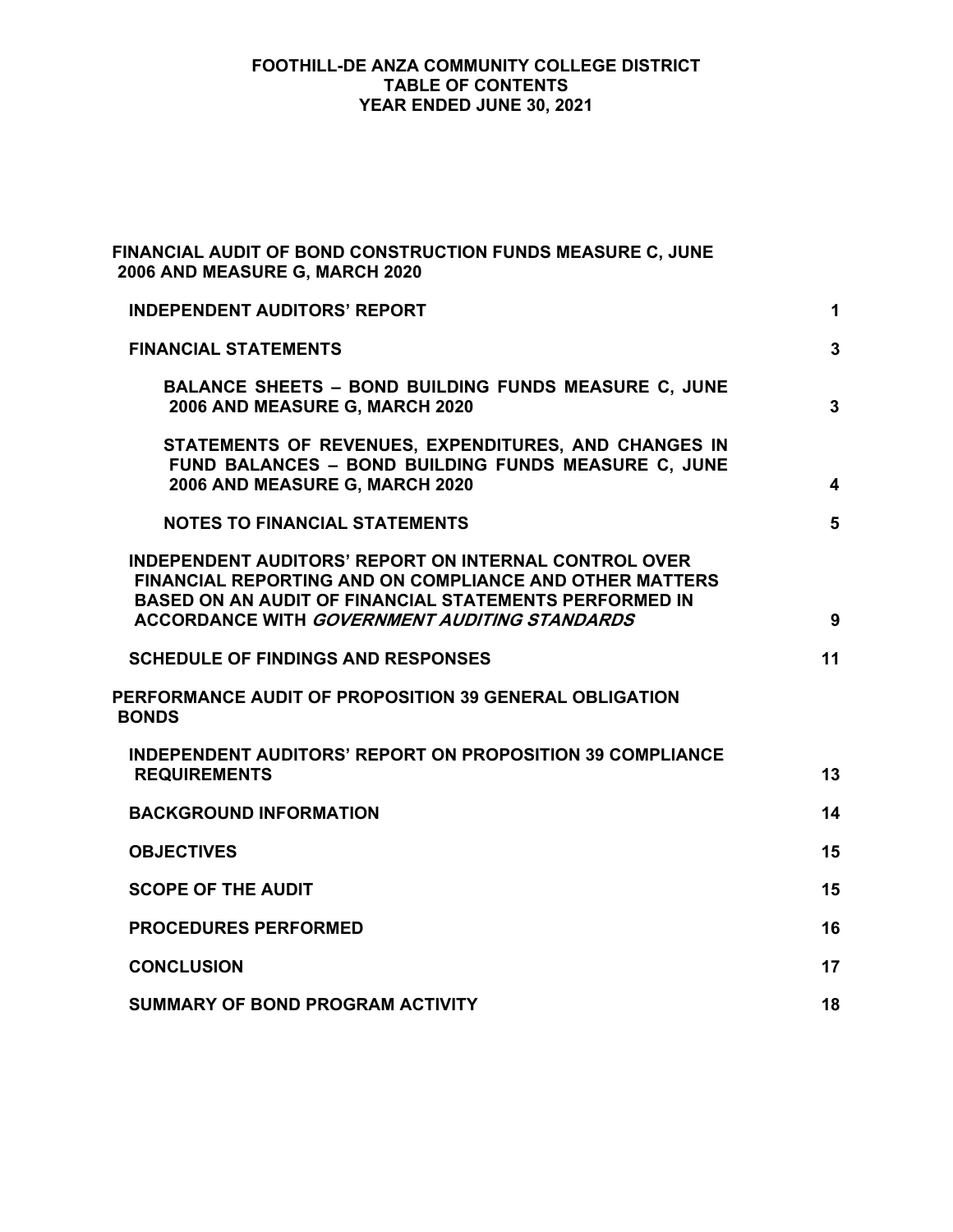**FINANCIAL AUDIT OF BOND CONSTRUCTION FUNDS MEASURE C, JUNE 2006 AND MEASURE G, MARCH 2020**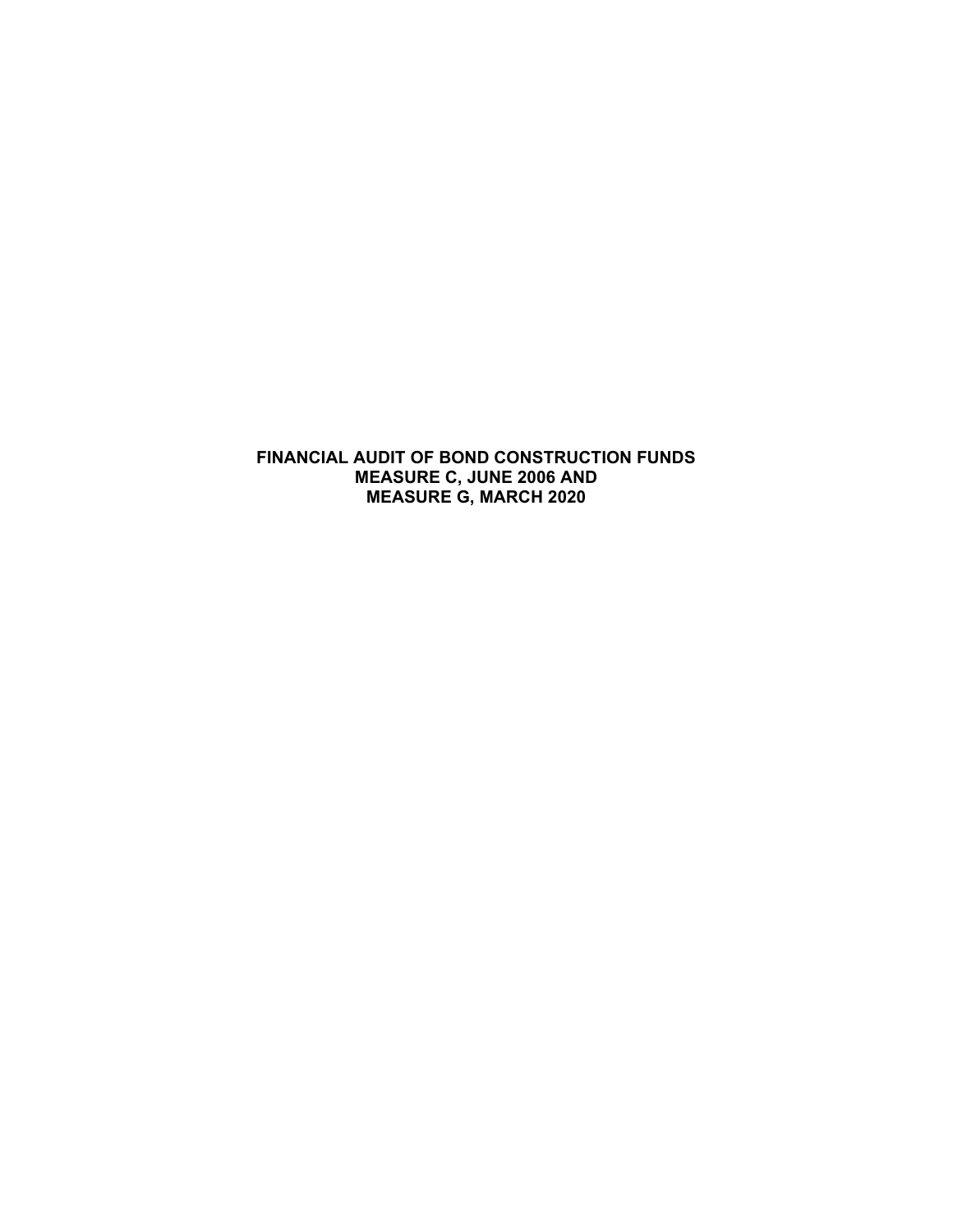

# **INDEPENDENT AUDITORS' REPORT**

Governing Board and Citizens' Bond Oversight Committee Foothill-De Anza Community College District. Los Altos Hills, California

### **Report on the Financial Statements**

We have audited the accompanying financial statements the Bond Building Funds (Measure C, June 2006 and Measure G, March 2020) of Foothill-De Anza Community College District's (the District) as of and for the year ended June 30, 2021, and the related notes to the financial statements as listed in the table of contents.

## *Management's Responsibility for the Financial Statements*

Management is responsible for the preparation and fair presentation of these financial statements in accordance with accounting principles generally accepted in the United States of America; this includes the design, implementation, and maintenance of internal control relevant to the preparation and fair presentation of financial statements that are free from material misstatement, whether due to fraud or error.

#### *Auditors' Responsibility*

Our responsibility is to express an opinion on these financial statements based on our audit. We conducted our audit in accordance with auditing standards generally accepted in the United States of America and the standards applicable to financial audits contained in *Government Auditing Standards*, issued by the Comptroller General of the United States. Those standards require that we plan and perform the audit to obtain reasonable assurance about whether the financial statements are free of material misstatement.

An audit involves performing procedures to obtain audit evidence about the amounts and disclosures in the financial statements. The procedures selected depend on the auditors' judgment, including the assessment of the risks of material misstatement of the financial statements, whether due to fraud or error. In making those risk assessments, the auditor considers internal control relevant to the entity's preparation and fair presentation of the financial statements in order to design audit procedures that are appropriate in the circumstances, but not for the purpose of expressing an opinion on the effectiveness of the entity's internal control. Accordingly, we express no such opinion. An audit also includes evaluating the appropriateness of accounting policies used and the reasonableness of significant accounting estimates made by management, as well as evaluating the overall presentation of the financial statements.

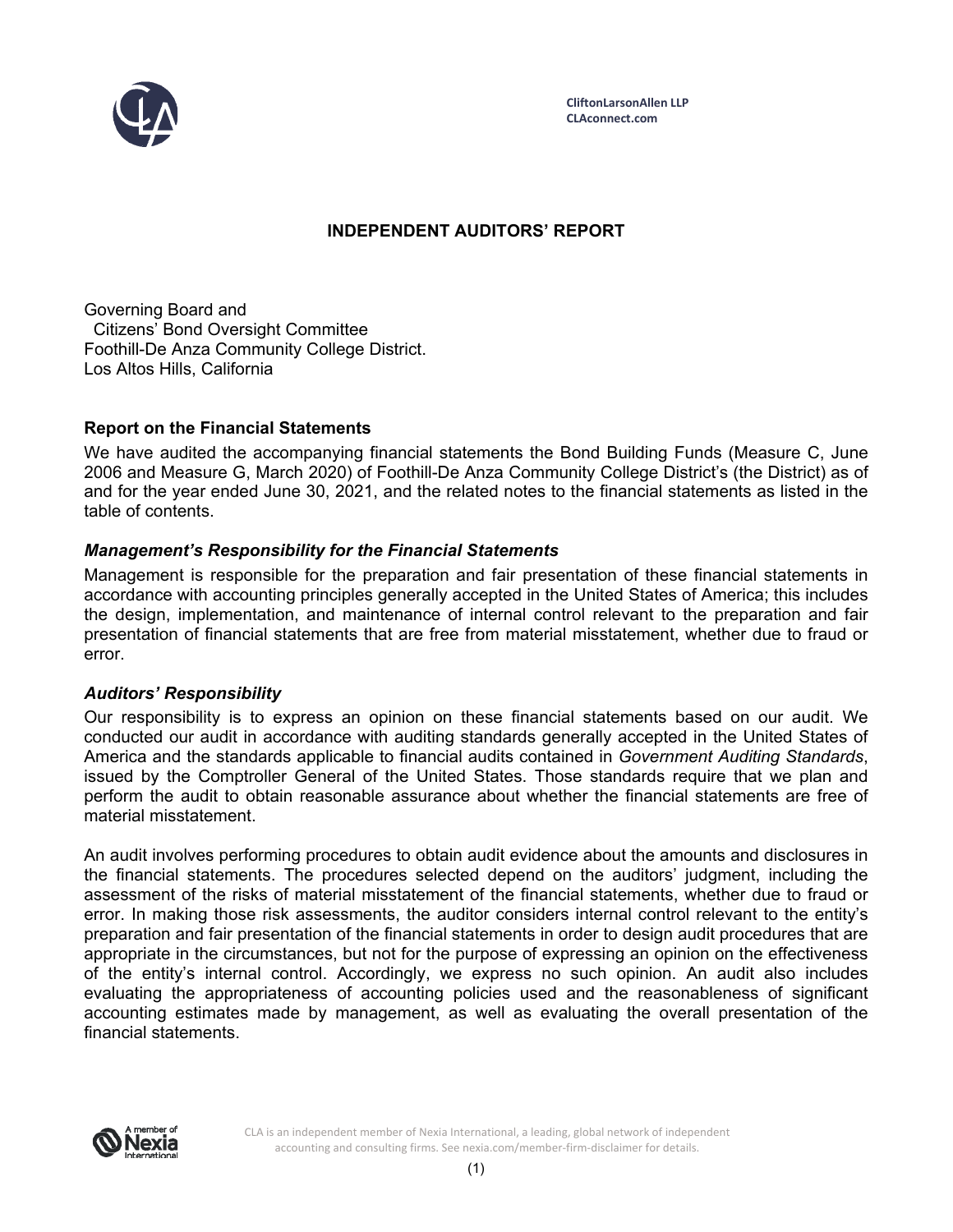We believe that the audit evidence we have obtained is sufficient and appropriate to provide a basis for our audit opinion.

# *Opinions*

In our opinion, the financial statements referred to above present fairly, in all material respects, the respective financial position of the Bond Building Funds (Measure C, June 2006 and Measure G, March 2020) of the District as of June 30, 2021, and the changes in their respective financial position for the year then ended in accordance with accounting principles generally accepted in the United States of America.

## *Emphasis of Matter*

As discussed in Note 1, the financial statements present fairly only the Bond Building Funds (Measure C, June 2006 and Measure G, March 2020) and do not purport to, and do not, present fairly the financial position of the District as of June 30, 2021 or the change in its financial position for the year then ended in accordance with accounting principles generally accepted in the United States of America. Our opinion is not modified with respect to this matter.

# **Other Reporting Required by Government Auditing Standards**

In accordance with *Government Auditing Standards*, we have also issued our report dated December 2, 2021 on our consideration of the District's internal control over the Bond Building Funds (Measure C, June 2006 and Measure G, March 2020) financial reporting and on our tests of its compliance with certain provisions of laws, regulations, contracts and grant agreements and other matters. The purpose of that report is solely to describe the scope of our testing of internal control over financial reporting and compliance and the results of that testing, and not to provide an opinion on the effectiveness of the District's internal control over the Bond Building Funds (Measure C, June 2006 and Measure G, March 2020) financial reporting or on compliance. That report is an integral part of an audit performed in accordance with *Government Auditing Standards* in considering the District's internal control over the Bond Building Funds (Measure C, June 2006 and Measure G, March 2020) financial reporting and compliance.

Viifton Larson Allen LLP

**CliftonLarsonAllen LLP** 

Glendora, California December 2, 2021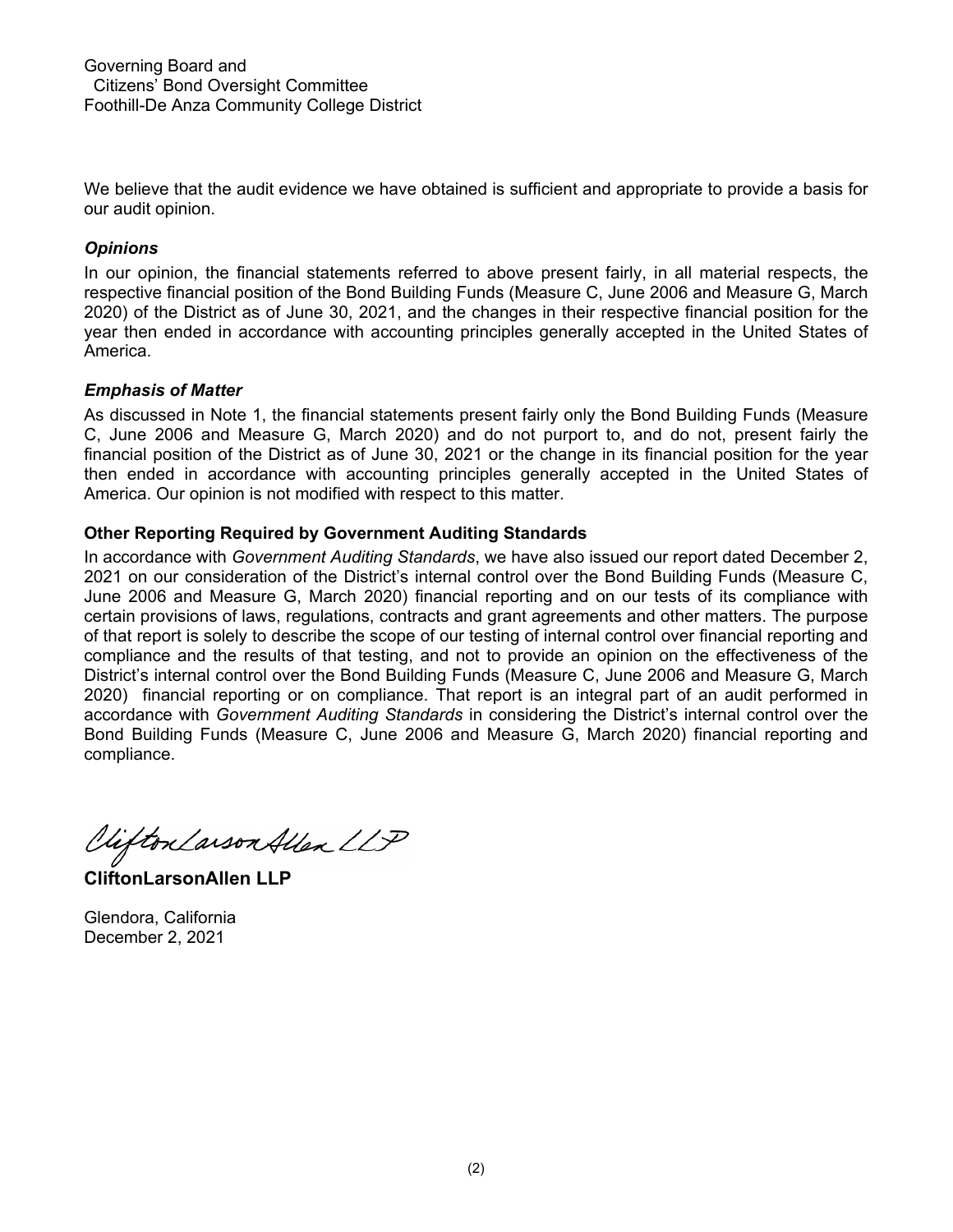|                                                                           | Measure C                                | Measure G                                    |
|---------------------------------------------------------------------------|------------------------------------------|----------------------------------------------|
| <b>ASSETS</b>                                                             |                                          |                                              |
| Cash in County Treasury<br>Accounts Receivable<br><b>Total Assets</b>     | \$<br>15,853,809<br>30,721<br>15,884,530 | 83,249,241<br>\$<br>117,104<br>\$ 83,366,345 |
| <b>LIABILITIES AND FUND BALANCE</b>                                       |                                          |                                              |
| <b>LIABILITIES</b><br><b>Accounts Payable</b><br><b>Total Liabilities</b> | 1,123,839<br>\$<br>1,123,839             | 111,308<br>- \$<br>111,308                   |
| <b>FUND BALANCE</b><br>Restricted<br><b>Total Fund Balance</b>            | 14,760,691<br>14,760,691                 | 83,255,037<br>83,255,037                     |
| <b>Total Liabilities and Fund Balance</b>                                 | 15,884,530<br>S.                         | 83,366,345<br>S                              |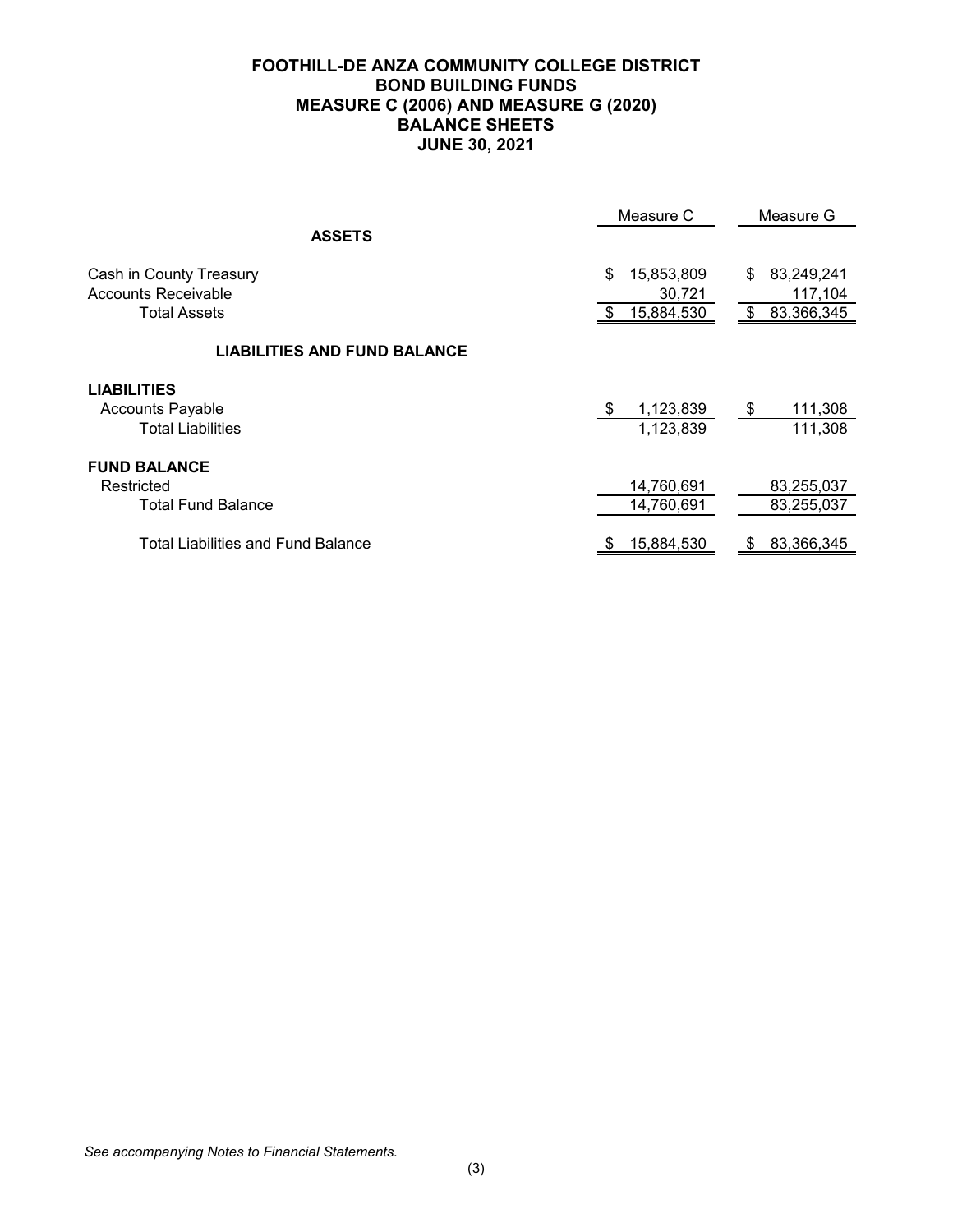### **FOOTHILL-DE ANZA COMMUNITY COLLEGE DISTRICT BOND BUILDING FUNDS MEASURE C (2006) AND MEASURE G (2020) STATEMENTS OF REVENUES, EXPENDITURES, AND CHANGES IN FUND BALANCES FISCAL YEAR ENDED JUNE 30, 2021**

|                                             | Measure C     | Measure G      |  |
|---------------------------------------------|---------------|----------------|--|
| <b>REVENUES</b>                             |               |                |  |
| Interest and Investment Income              | 188,861<br>-S | 117,103<br>\$  |  |
| <b>Total Revenues</b>                       | 188,861       | 117,103        |  |
| <b>EXPENDITURES</b>                         |               |                |  |
| <b>Salaries</b>                             | 158,540       | 45,957         |  |
| <b>Benefits</b>                             | 71,155        | 1,341          |  |
| <b>Other Services</b>                       | 812,108       | 527,376        |  |
| Capital Outlay                              | 3,622,785     |                |  |
| <b>Debt Service</b>                         |               | 26,287,392     |  |
| <b>Total Expenditures</b>                   | 4,664,588     | 26,862,066     |  |
| <b>EXCESS OF REVENUES OVER EXPENDITURES</b> | (4,475,727)   | (26, 744, 963) |  |
| <b>OTHER FINANCING SOURCES</b>              |               |                |  |
| Proceeds from Sale of Bond                  |               | 110,000,000    |  |
| Premium on Bond Issuance                    |               | 1,310,903      |  |
| <b>Bond Issuance Cost</b>                   |               | (1,310,903)    |  |
| <b>Total Other Financing Sources</b>        |               | 110,000,000    |  |
| <b>NET CHANGE IN FUND BALANCE</b>           | (4,475,727)   | 83,255,037     |  |
| Fund Balance - Beginning of Year            | 19,236,418    |                |  |
| <b>FUND BALANCE - END OF YEAR</b>           | 14,760,691    | 83,255,037     |  |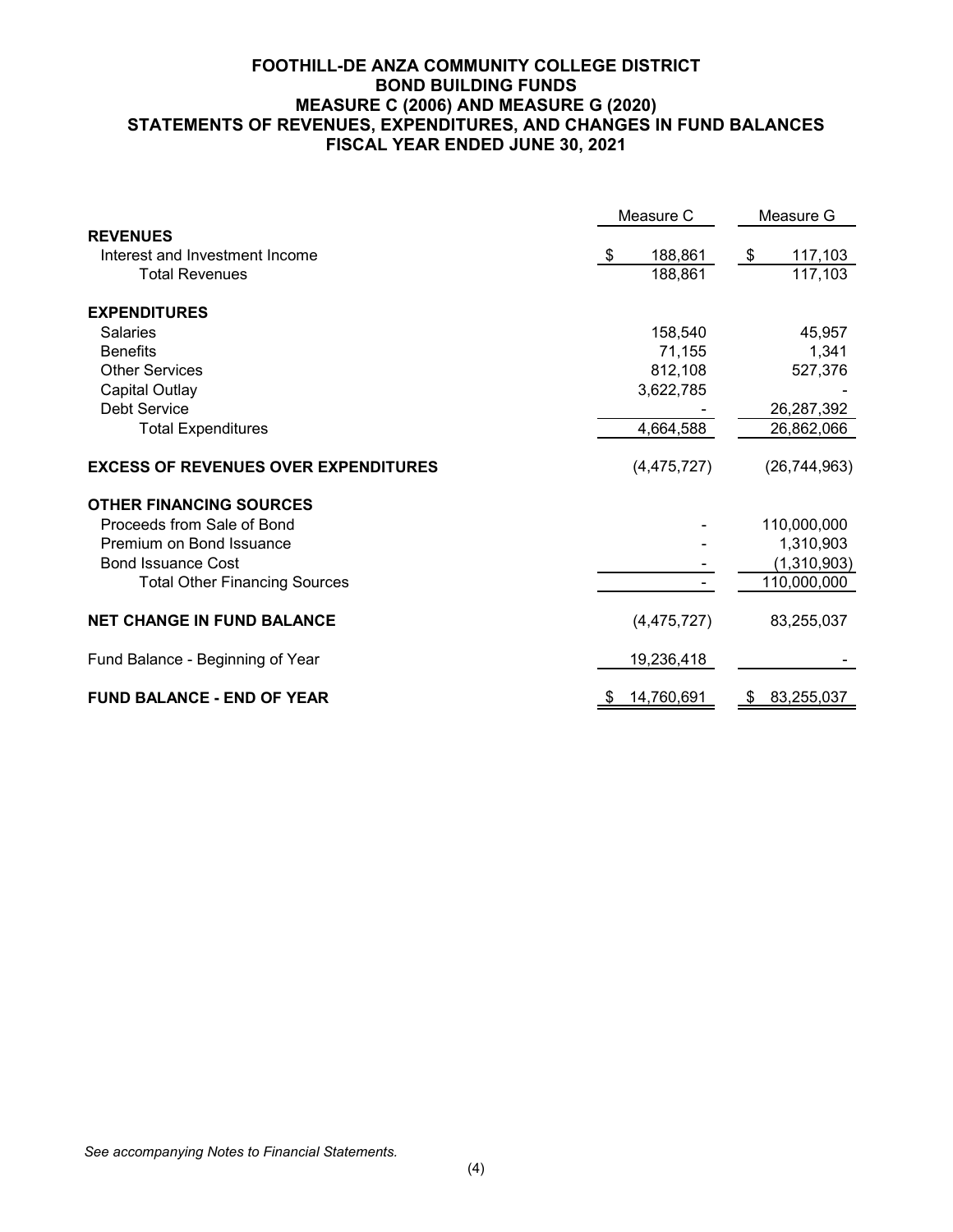# **NOTE 1 SUMMARY OF SIGNIFICANT ACCOUNTING POLICIES**

### **Accounting Policies**

The accounting policies of the Foothill-De Anza Community College District (the District) Bond Building Funds (Measure C, June 2006 and Measure G, March 2020) conform to accounting principles generally accepted in the United States of America as prescribed by the Governmental Accounting Standards Board (GASB) and *Audits of State and Local Governmental Units* issued by the American Institute of Certified Public Accountants. The District's Bond Building Funds (Measure C, June 2006 and Measure G, March 2020) accounts for financial transactions in accordance with the policies and procedures of the California Community College Budget and Accounting Manual.

### **Financial Reporting Entity**

The financial statements include only the Bond Building Funds (Measure C, June 2006 and Measure G, March 2020) of the District used to account for Measure C, June 2006 and Measure G, March 2020 projects. These funds were established to account for the expenditures of general obligation bonds issued under the General Obligation Bonds Election of June 2006 for Measure C and March 2020 for Measure G. These financial statements are not intended to present fairly the financial position and results of operations of the District in compliance with accounting principles generally accepted in the United States of America.

#### **Basis of Accounting**

The Bond Building Funds (Measure C, June 2006 and Measure G, March 2020) are maintained on the modified accrual basis of accounting. As such, revenues are recognized when they become susceptible to accrual, which is to say, when they become both measurable and available to finance expenditures of the current period. Expenditures are recognized in the accounting period in which the liability is incurred (when goods are received or services rendered).

Cash in the county treasury is recorded at cost, which approximates fair value.

#### **Fund Structure**

The Statements of Revenues, Expenditures, and Change in Fund Balance is a statement of financial activities of the Bond Building Funds (Measure C, June 2006 and Measure G, March 2020) related to the current reporting period. Fund expenditures frequently include amounts for land, buildings, equipment, retirement of indebtedness, transfers to other funds, etc. Consequently, these statements do not purport to present the result of operations or the net income or loss for the period as would a statement of income for a profit-type organization.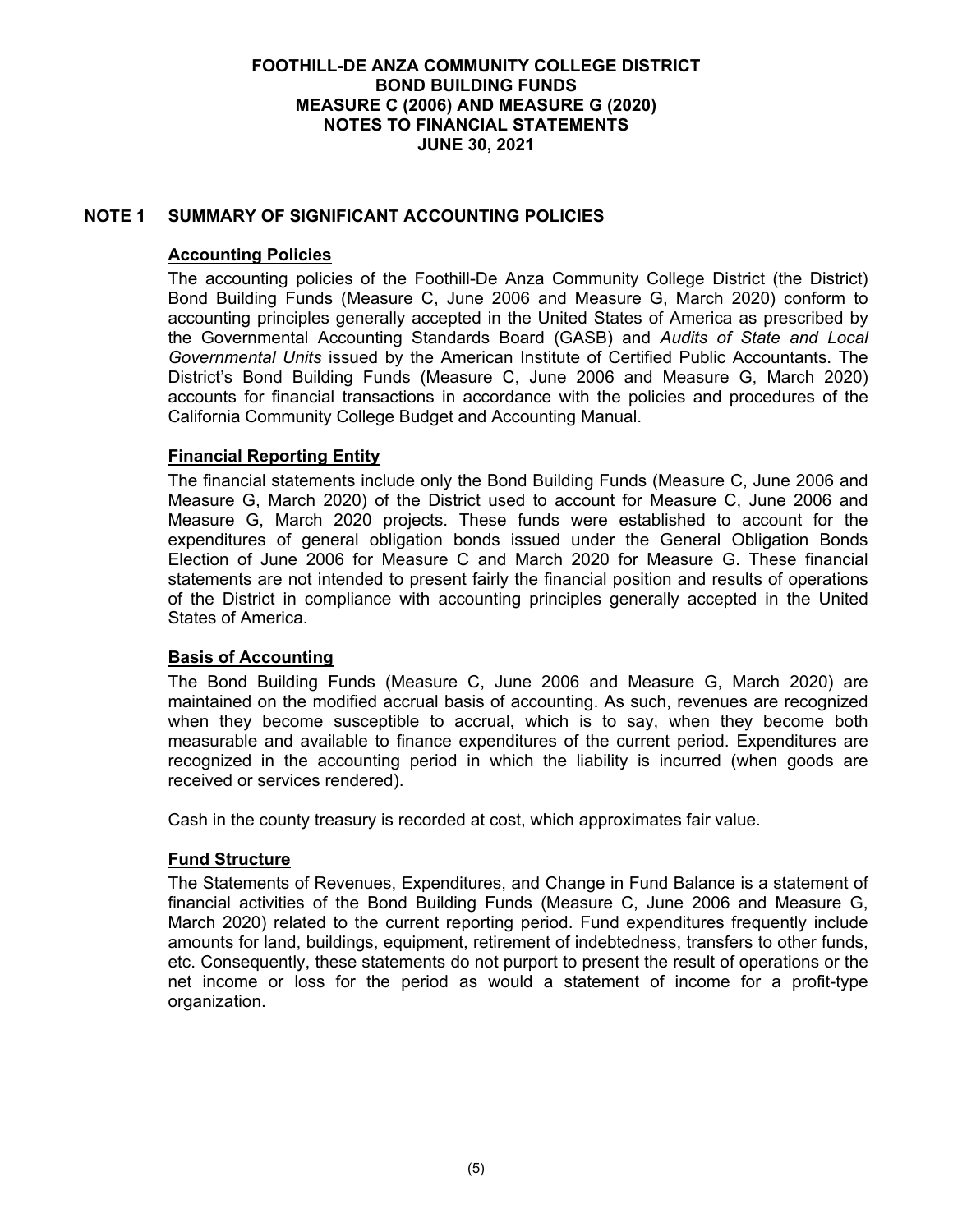## **NOTE 1 SUMMARY OF SIGNIFICANT ACCOUNTING POLICIES (CONTINUED)**

### **Budgets and Budgetary Accounting**

Annual budgets are adopted on a basis consistent with accounting principles generally accepted in the United States of America for all governmental funds. The District's governing board adopts an operating budget no later than July 1 in accordance with state law. A public hearing must be conducted to receive comments prior to adoption. The District's governing board satisfied these requirements. The board revises this budget during the year to give consideration to unanticipated revenue and expenditures primarily resulting from events unknown at the time of budget adoption. The District employs budget control by minor object and by individual appropriation accounts. Expenditures cannot legally exceed appropriations by major object account.

### **Encumbrances**

The Bond Building Funds (Measure C, June 2006 and Measure G, March 2020) utilize an encumbrance accounting system under which purchase orders, contracts and other commitments for the expenditure of monies are recorded in order to reserve that portion of the applicable appropriation. Encumbrances are liquidated when the commitments are paid.

## **Fund Balance Classification**

The governmental fund financial statements present fund balance classifications that comprise a hierarchy based on the extent to which the District is bound to honor constraints on the specific purposes for which amounts can be spent. Amounts for which constraints have been placed on the use of the resources either (a) externally imposed by creditors, grantors, contributors, or laws or regulations of other governments, or (b) imposed by law through constitutional provisions or enabling legislation are considered restricted. The fund balance of the Bond Building Funds (Measure C, June 2006 and Measure G, March 2020) is therefore classified as restricted.

## **Capital Assets and Long-Term Debt**

The accounting and reporting treatment applied to the capital assets and long-term liabilities associated with the Bond Building Funds (Measure C, June 2006 and Measure G, March 2020) are determined by its measurement focus. The Measure C, June 2006 and Measure G, March 2020 fund is accounted for on a spending or "financial flow" measurement focus. This means that only current assets and current liabilities are generally included on the balance sheet. The reported fund balance is considered a measure of "available spendable resources." Thus, the capital assets and long-term liabilities associated with the Bond Building Funds (Measure C, June 2006 and Measure G, March 2020) are accounted for in the basic financial statements of the District.

## **Use of Estimates**

The preparation of financial statements in conformity with accounting principles generally accepted in the United States of America requires management to make estimates and assumptions that affect the reported amounts of assets and liabilities and disclosure of contingent assets and liabilities at the date of the financial statements and the reported amounts of revenues and expenditures/expenses during the reporting period. Actual results could differ from those estimates.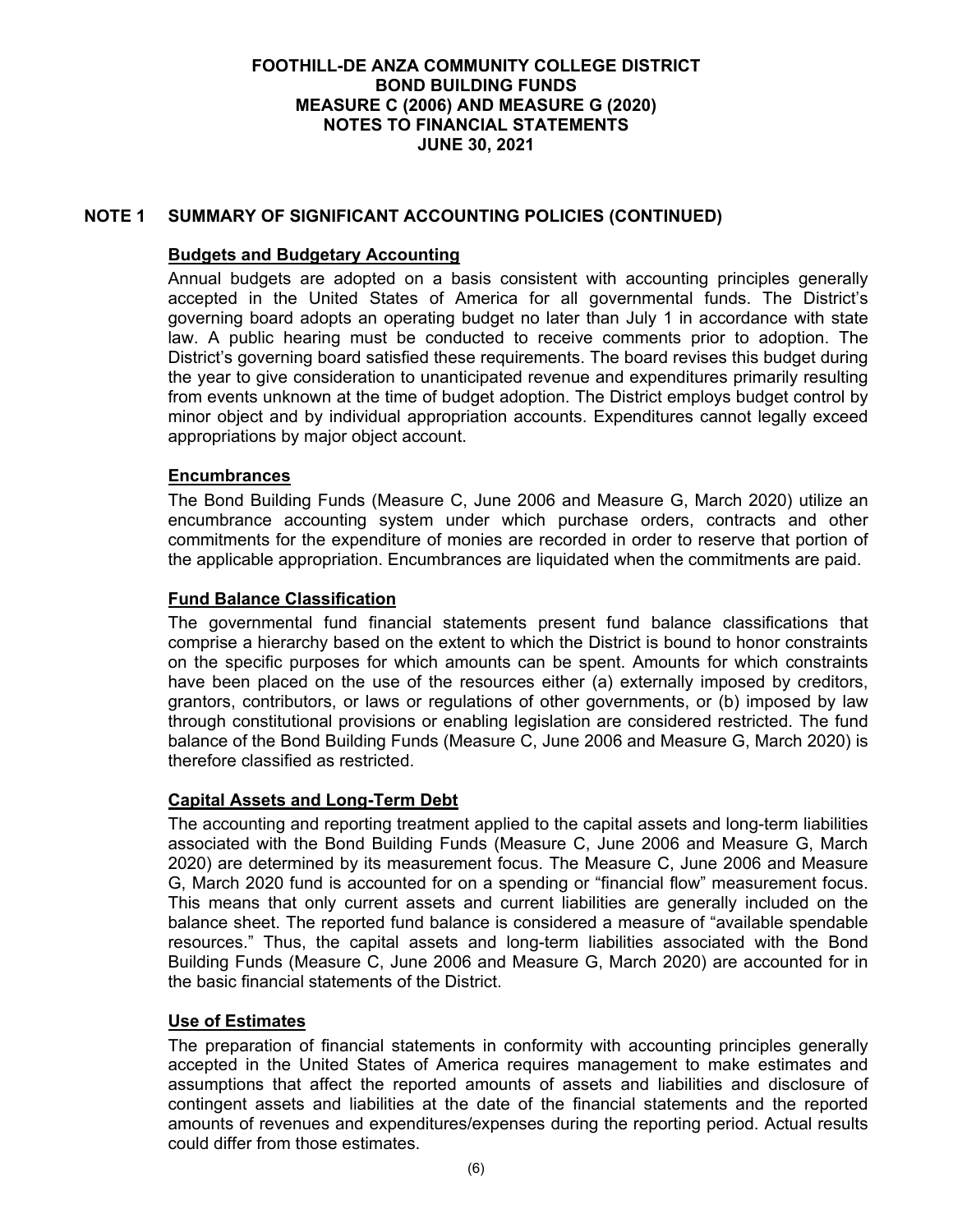### **NOTE 1 SUMMARY OF SIGNIFICANT ACCOUNTING POLICIES (CONTINUED)**

#### **Risks and Uncertainties**

The Coronavirus Disease 2019 (COVID-19) has recently affected global markets, supply chains, employees of companies and our communities. Management of the organization is taking appropriate actions to mitigate the impact. However, the full impact of COVID-19 is unknown and cannot be reasonably estimated as of June 30, 2021.

### **NOTE 2 DEPOSITS AND INVESTMENTS**

#### **Cash in County**

In accordance with Education Code Section 41001, the District maintains substantially all of its cash in the Santa Clara County Treasury as part of the common investment pool. These pooled funds are carried at amortized cost which approximates fair value.

The county is authorized to deposit cash and invest excess funds by California Government Code Section 53648 et. seq. The county is restricted by Government Code Section 53635 pursuant to Section 53601 to invest in time deposits, U.S. government securities, state registered warrants, notes or bonds, State Treasurer's investment pool, bankers' acceptances, commercial paper, negotiable certificates of deposit, and repurchase or reverse repurchase agreements. The funds maintained by the county are either secured by federal depository insurance or are collateralized. Any investment losses are proportionately shared by all funds in the pool.

### **NOTE 3 BONDED DEBT**

The Measure C, June 2006 and Measure G, March 2020 outstanding general obligation bonded debt of the District at June 30, 2021 is:

|                                           |               |                  |                 | Amount of Original | Outstanding      |
|-------------------------------------------|---------------|------------------|-----------------|--------------------|------------------|
|                                           | Date of Issue | Date of Maturity | Interest Rate % | Issue              | June 30, 2021    |
| Measure C (2006) General Obligation Bonds |               |                  |                 |                    |                  |
| Series A                                  | 5/10/2007     | 8/1/2036         | $4.00 - 5.00\%$ | \$<br>149.995.250  | \$<br>21,455,250 |
| Series B                                  | 5/10/2007     | 8/1/2036         | $4.00 - 5.00\%$ | 99,996,686         | 13,381,686       |
| Series C                                  | 5/19/2011     | 8/1/2040         | 4.73 - 4.78%    | 184.000.000        |                  |
| Series D                                  | 10/19/2016    | 8/1/2038         | $3.00 - 4.00\%$ | 26.040.000         | 26,040,000       |
| Series E                                  | 10/19/2016    | 8/1/2040         | $2.50 - 3.22%$  | 30,765,000         | 30,765,000       |
| 2014 General Obligation Refunding Bonds   | 8/19/2014     | 8/1/2027         | $2.00 - 5.00\%$ | 85.400.000         | 36,420,000       |
| 2015 General Obligation Refunding Bonds   | 9/1/2015      | 8/1/2031         | $1.00 - 5.00\%$ | 83,100,000         | 82,565,000       |
| 2016 General Obligation Refunding Bonds   | 10/19/2016    | 8/1/2040         | $2.00 - 4.00\%$ | 201.735.000        | 131,360,000      |
| 2021 General Obligation Refunding Bonds   | 4/21/2021     | 8/1/2036         | $0.15 - 2.51%$  | 96,025,000         | 96,025,000       |
| <b>Accreted Interest</b>                  |               |                  |                 |                    | 31,588,324       |
| Total Measure C (2006)                    |               |                  |                 |                    | 469,600,260      |
| Measure G (2020) General Obligation Bonds |               |                  |                 |                    |                  |
| Series A                                  | 4/21/2021     | 8/1/2041         | $2.13 - 3.00\%$ | 20,000,000         | 20,000,000       |
| Series B                                  | 4/21/2021     | 8/1/2033         | $0.15 - 2.26%$  | 90,000,000         | 90,000,000       |
| Total Measure G (2020)                    |               |                  |                 |                    | 110.000.000      |
| <b>Total General Obligation Bonds</b>     |               |                  |                 |                    | 579,600,260      |
|                                           |               |                  |                 |                    |                  |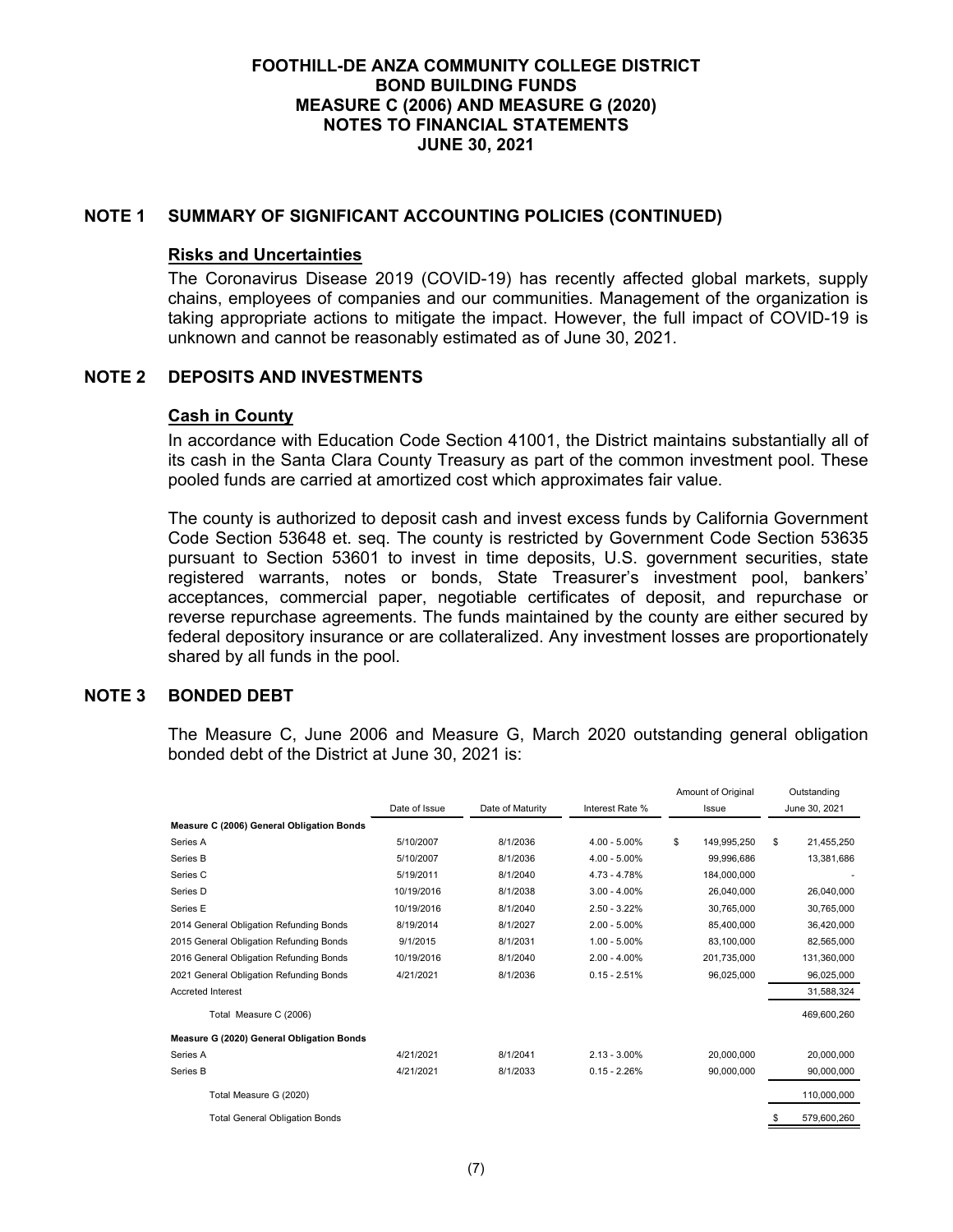### **NOTE 4 BONDED DEBT (CONTINUED)**

The repayment of the debt related to the general obligation bonds is accounted for in the District's Bond Interest and Redemption Fund which is part of the District's basic financial statements. Proceeds received in excess of debt are added to the maturity amount and amortized to interest expense over the life of the liability are recognized in the basic financial statements of the District. The difference between the reacquisition price and the net carrying amount on refunded debt is deferred and amortized as a component of interest expense over the life of the new debt and is recognized in the basic financial statements of the District.

# **NOTE 5 COMMITMENTS AND CONTINGENCIES**

### **Purchase Commitments**

As of June 30, 2021, the District was committed under various capital expenditure purchase agreements for Measure C, June 2006 and Measure G, March 2020 bond projects totaling approximately \$1.7 million and \$537.7 thousand, respectively.

### **Litigation**

The District is involved in various litigation arising from the normal course of business. In the opinion of management and legal counsel, the disposition of all litigation pending is not expected to have a material adverse effect on the overall financial position of the District at June 30, 2021.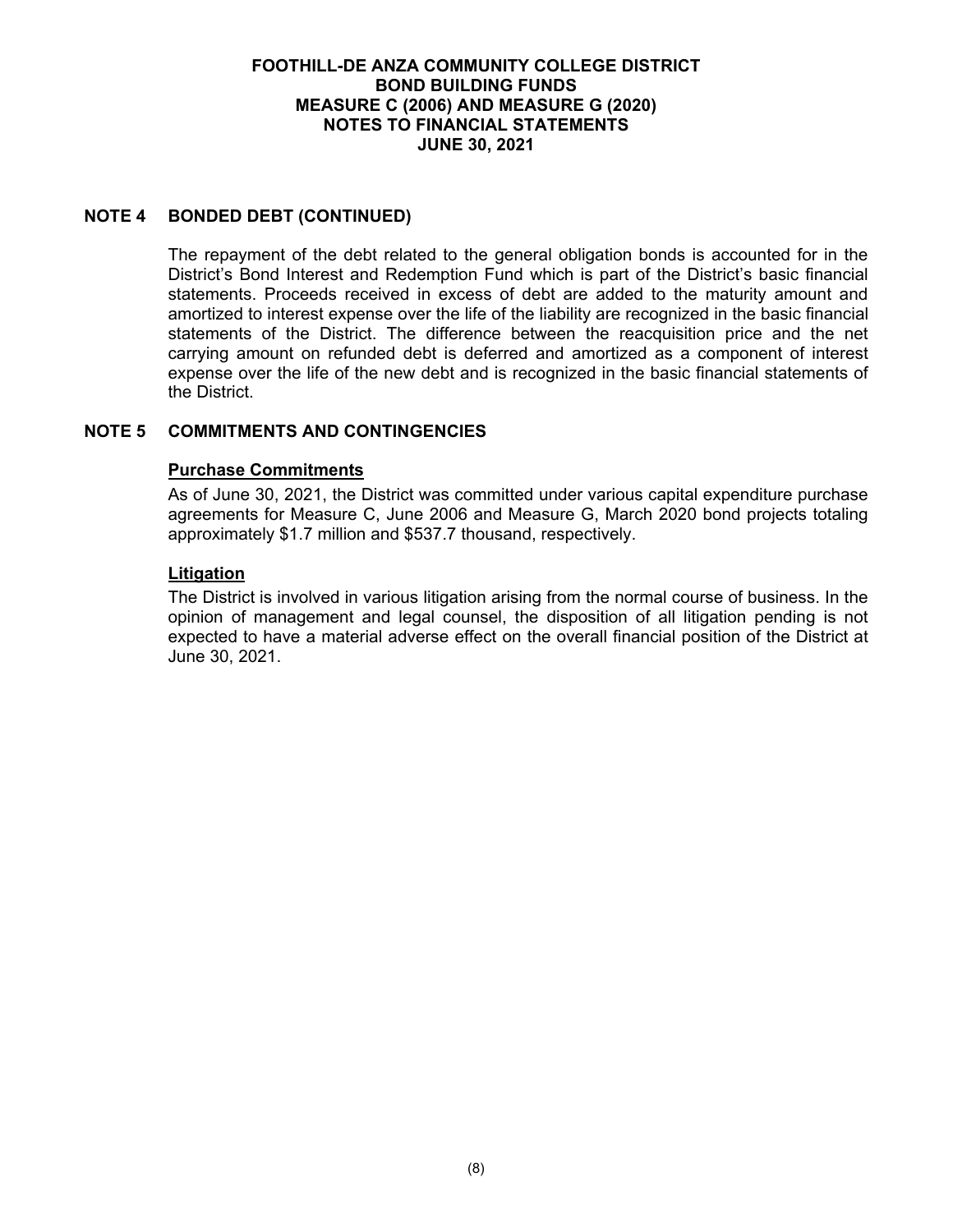

### **INDEPENDENT AUDITORS' REPORT ON INTERNAL CONTROL OVER FINANCIAL REPORTING AND ON COMPLIANCE AND OTHER MATTERS BASED ON AN AUDIT OF FINANCIAL STATEMENTS PERFORMED IN ACCORDANCE WITH GOVERNMENT AUDITING STANDARDS**

Governing Board and Citizens' Bond Oversight Committee Foothill-De Anza Community College District Los Altos Hills, California

We have audited, in accordance with auditing standards generally accepted in the United States of America and the standards applicable to financial audits contained in *Government Auditing Standards*, issued by the Comptroller General of the United States, the financial statements of the Bond Building Funds (Measure C, June 2006 and Measure G, March 2020) of the Foothill-De Anza Community College District (the District), as of and for the year ended June 30, 2021, and the related notes to the financial statements, which collectively comprise the District's Bond Building Funds (Measure C, June 2006 and Measure G, March 2020) basic financial statements, and have issued our report thereon dated December 2, 2021.

## **Internal Control Over Financial Reporting**

In planning and performing our audit, we considered the District's internal control over financial reporting (internal control) as a basis for designing audit procedures that are appropriate in the circumstances for the purpose of expressing our opinion on the financial statements, but not for the purpose of expressing an opinion on the effectiveness of the District's internal control over financial reporting. Accordingly, we do not express an opinion on the effectiveness of the District's internal control over financial reporting.

A *deficiency in internal control* exists when the design or operation of a control does not allow management or employees, in the normal course of performing their assigned functions, to prevent or detect and correct misstatements on a timely basis. A *material weakness* is a deficiency, or combination of deficiencies, in internal control, such that there is a reasonable possibility that a material misstatement of the entity's financial statements will not be prevented, or detected and corrected on a timely basis. A *significant deficiency* is a deficiency, or combination of deficiencies, in internal control that is less severe than a material weakness, yet important enough to merit attention by those charged with governance.

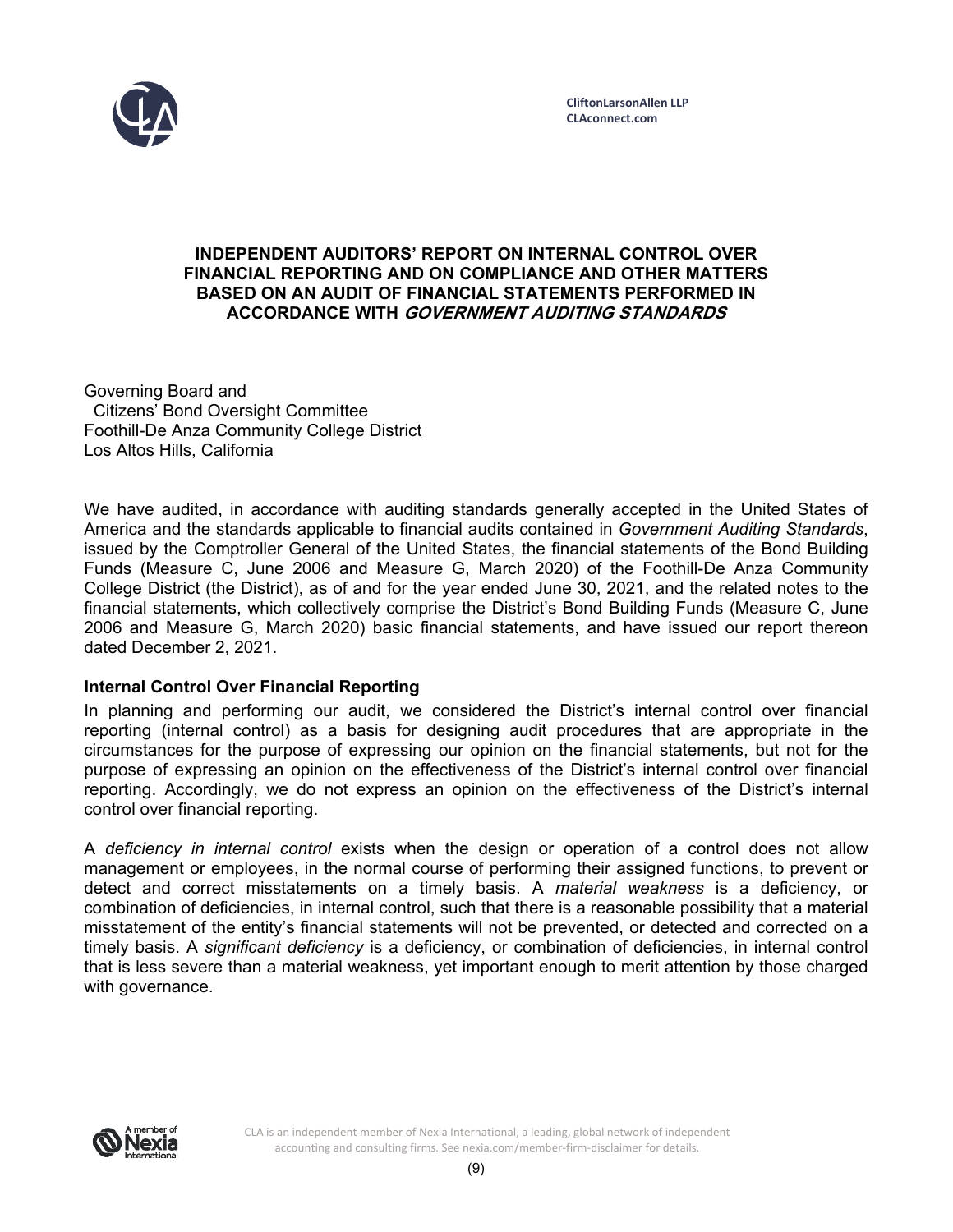Our consideration of internal control over financial reporting was for the limited purpose described in the first paragraph of this section and was not designed to identify all deficiencies in internal control that might be material weakness or significant deficiencies. Given these limitations, during our audit we did not identify any deficiencies in internal control over financial reporting that we consider to be material weaknesses. However, material weaknesses may exist that have not been identified.

### **Compliance and Other Matters**

As part of obtaining reasonable assurance about whether the District's Bond Building Funds (Measure C, June 2006 and Measure G, March 2020) financial statements are free of material misstatement, we performed tests of its compliance with certain provisions of laws, regulations, contracts, and grant agreements, noncompliance with which could have a direct and material effect on the financial statements. However, providing an opinion on compliance with those provisions was not an objective of our audit, and accordingly, we do not express such an opinion. The results of our tests disclosed no instances of noncompliance or other matters that are required to be reported under *Government Auditing Standards*.

## **Purpose of this Report**

The purpose of this report is solely to describe the scope of our testing of internal control and compliance and the results of that testing, and not to provide an opinion on the effectiveness of the entity's internal control or on compliance. This report is an integral part of an audit performed in accordance with *Government Auditing Standards* in considering the entity's internal control and compliance. Accordingly, this communication is not suitable for any other purpose.

Viefton Larson Allen LLP

**CliftonLarsonAllen LLP** 

Glendora, California December 2, 2021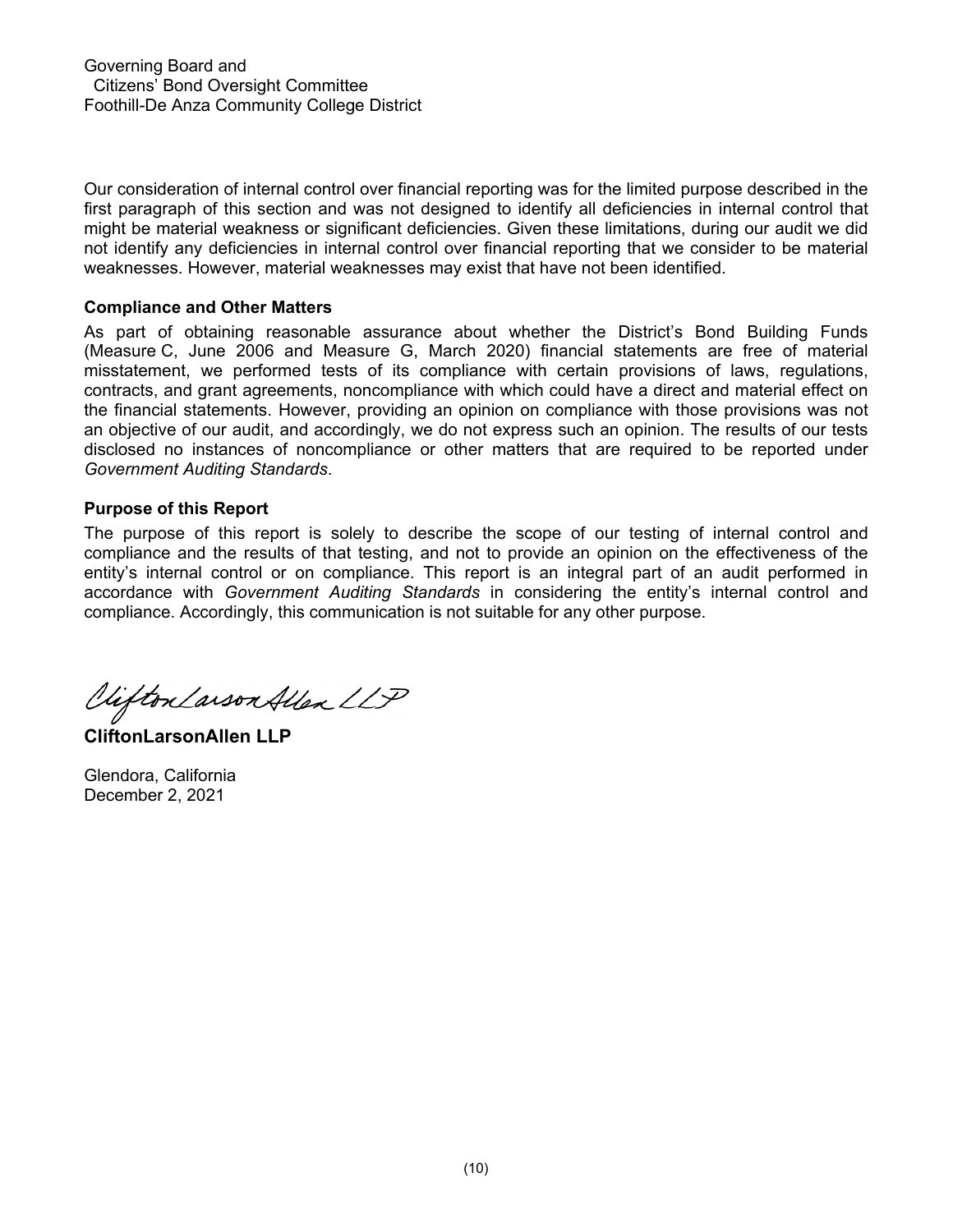### **FOOTHILL-DE ANZA COMMUNITY COLLEGE DISTRICT BOND BUILDING FUNDS MEASURE C (2006) AND MEASURE G (2020) SCHEDULE OF FINDINGS AND RESPONSES JUNE 30, 2021**

There were no findings related to the financial audit of the Bond Building Funds (Measure C, June 2006 and Measure G, March 2020) for the year ended June 30, 2021. In addition, there were no findings related to the financial audit of the General Obligation Bonds for the year ended June 30, 2020.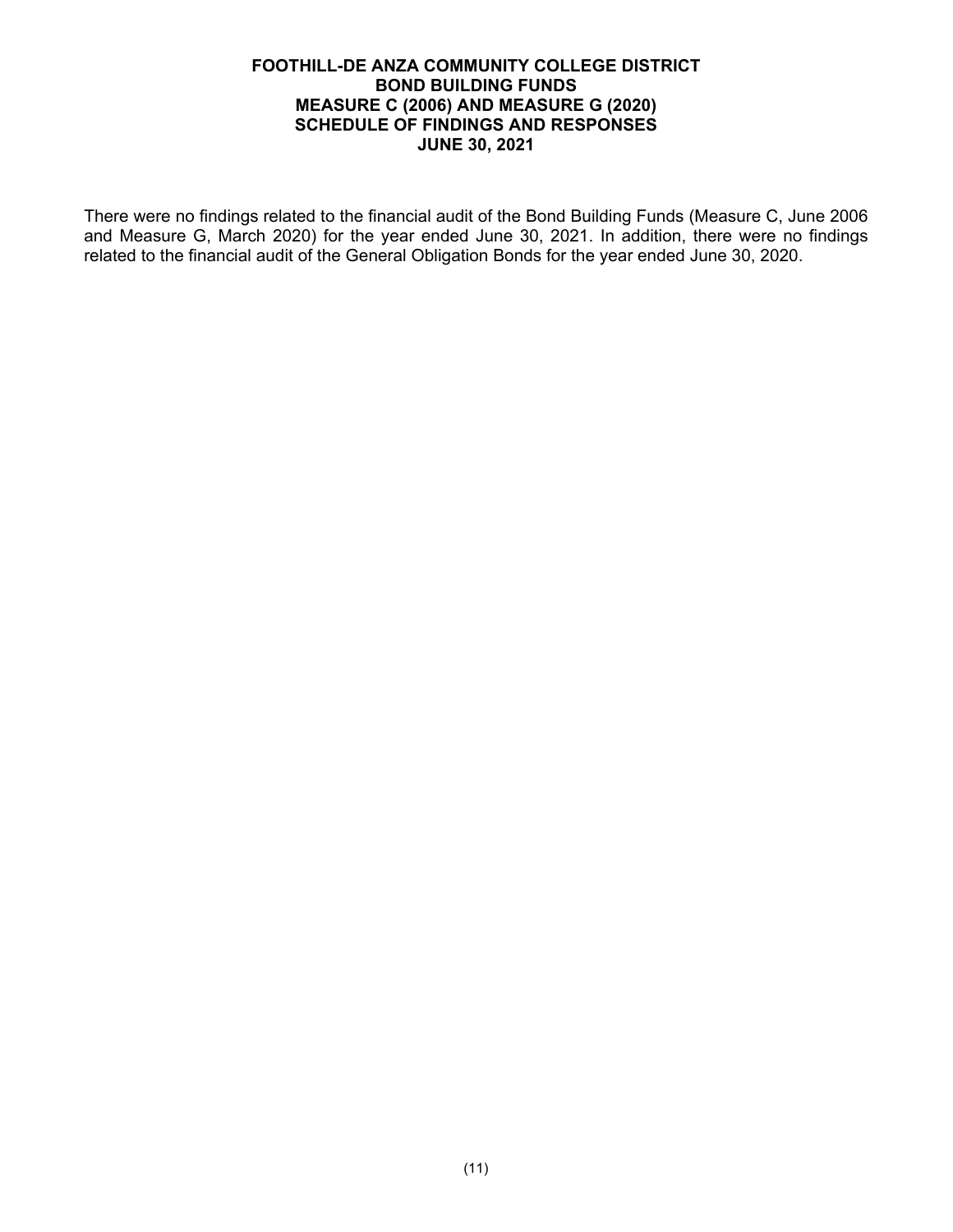## **PERFORMANCE AUDIT OF PROPOSITION 39 GENERAL OBLIGATION BONDS MEASURE C, JUNE 2006 AND MEASURE G, MARCH 2020**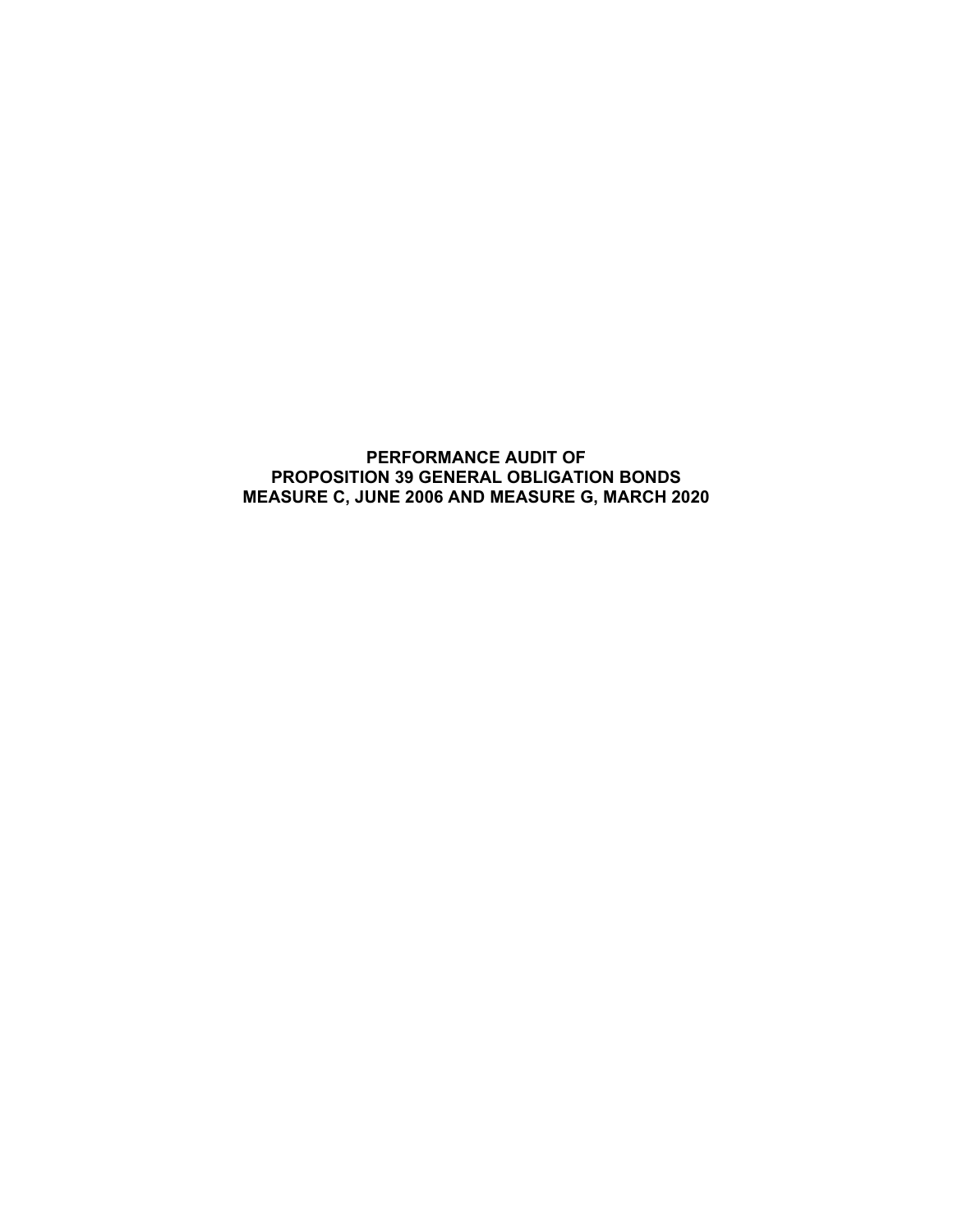

## **INDEPENDENT AUDITORS' REPORT ON PROPOSITION 39 COMPLIANCE REQUIREMENTS**

Governing Board and Citizens' Bond Oversight Committee Foothill-De Anza Community College District. Los Altos Hills, California

We have conducted a performance audit of the Foothill-De Anza Community College District (the District), Measure C, June 2006 General Obligation Bond funds and Measure G, March 2020 bond funds for the fiscal year ended June 30, 2021.

We conducted our performance audit in accordance with *Government Auditing Standards* issued by the Comptroller General of the United States. Those standards require that we plan and perform the audit to obtain sufficient, appropriate evidence to provide a reasonable basis for our conclusions based on our audit objectives. We believe that the evidence obtained provides a reasonable basis for our findings and conclusions based on our audit objectives.

Our audit was limited to the objectives listed on page 15 of this report which includes determining the District's compliance with the performance requirements for the Proposition 39 Measure C, June 2006 and Measure G, March 2020 General Obligation Bond funds under the applicable provisions of Section 1(b)(3)(C) of Article XIIIA of the California Constitution. Management is responsible for the District's compliance with those requirements.

Solely to assist us in planning and performing our performance audit, we obtained an understanding of the internal control of the District to determine if internal controls were adequate to help ensure the District's compliance with the requirements of Proposition 39, as specified by Section 1(b)(3)(C) of Article XIIIA of the California Constitution. Accordingly, we do not express any assurance on internal controls.

The results of our tests indicated that, in all significant respects, the District expended Measure C, June 2006 and Measure G, March 2020 General Obligation bond funds for the fiscal year ended June 30, 2021, only for the specific projects developed by the District's Board of Trustees, and approved by the voters, in accordance with the requirements of Proposition 39, as specified by Section 1(b)(3)(C) of Article XIIIA of the California Constitution.

Viifton Larson Allen LLP

**CliftonLarsonAllen LLP** 

Glendora, California December 2, 2021



CLA is an independent member of Nexia International, a leading, global network of independent accounting and consulting firms. See nexia.com/member‐firm‐disclaimer for details.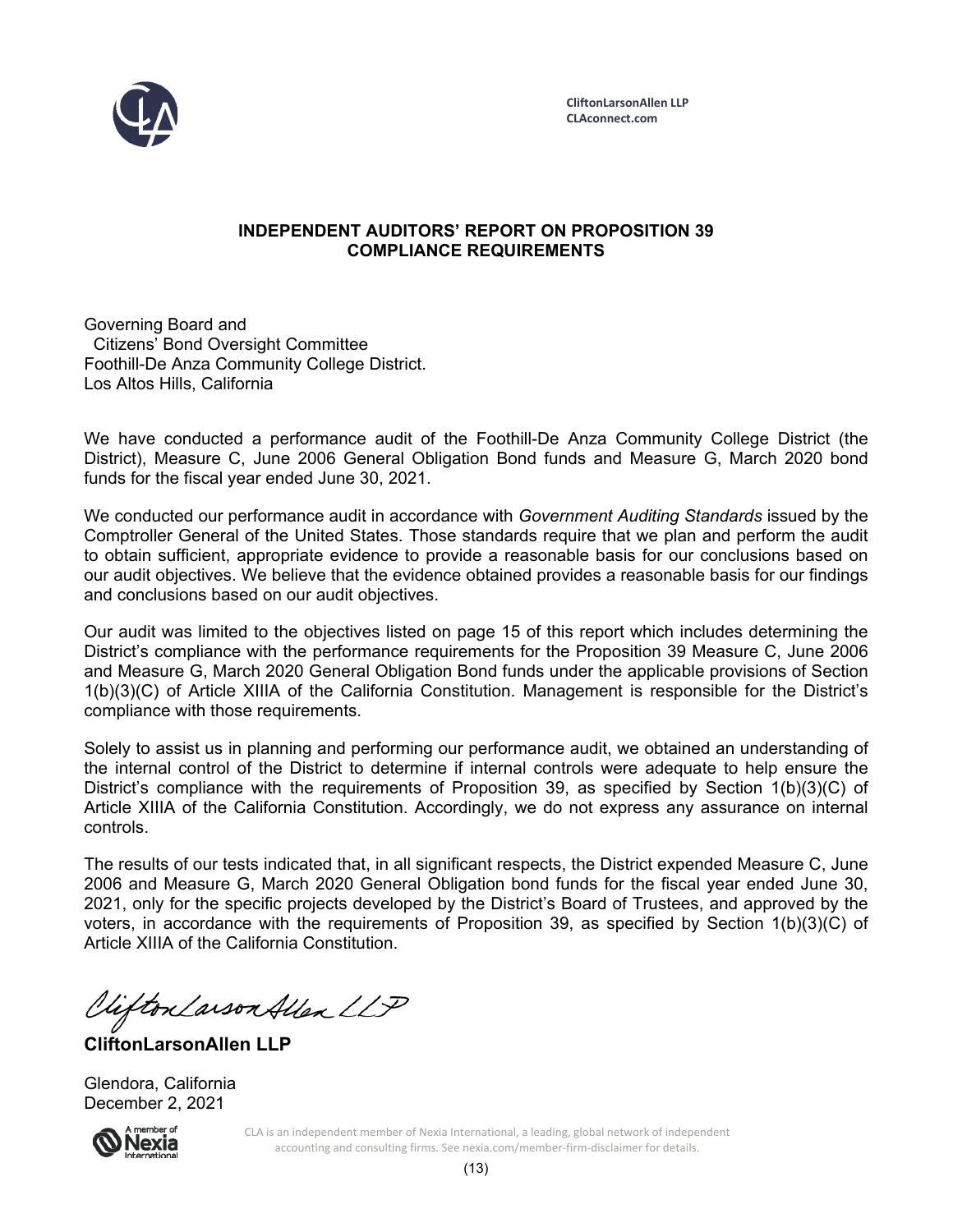### **BACKGROUND INFORMATION**

In November 2000, the voters of the State of California approved Proposition 39 authorizing the issuance of general obligation bonds by California public school districts and community colleges under certain circumstances and subject to certain conditions. The proposition required approval by at least 55 percent of the votes cast by eligible voters within the District (the 2020 Authorization).

On June 6, 2006 a general obligation bond proposition (Measure C) of the District was approved by the voters of that District. Measure C authorized the District to issue up to \$490,800,000 of general obligation bonds to finance specific construction and renovation projects approved by eligible voters within the District.

On March 3, 2020 a general obligation bond proposition (Measure G) of the District was approved by the voters of that District. Measure G authorized the District to issue up to \$898,000,000 to finance specific construction and renovation projects approved by eligible voters within the District.

The Measure C, June 2006 and Measure G, March 2020 Bonds are issued pursuant to the Constitution and laws of the State of California (the State), including the provisions of Chapters 1 and 1.5 of Part 10 of the California Education Code, and other applicable provisions of law. The Bonds are authorized pursuant to a request of the District made by a resolution adopted by the Board of Trustees of the District.

Pursuant to the requirements of Proposition 39, and related state legislation, the Board of Trustees of the District established a Citizens' Bond Oversight Committee and appointed its members. The principal purpose of the Citizens' Bond Oversight Committee, as set out in state law, is to inform the public as to the expenditures of the proceeds of the bonds issued pursuant to the Measure C, June 2006 and Measure G, March 2020 General Obligation bond authorization. The Citizens' Bond Oversight Committee is required to issue at least one report annually as to its activities and findings.

Section 1(b)(3)(C) of Article XIIIA of the California Constitution requires the District to conduct an annual independent performance audit to ensure that the proceeds of the bonds deposited into the Measure C, June 2006 and Measure G, March 2020 General Obligation Bonds have been expended only for the authorized bond projects.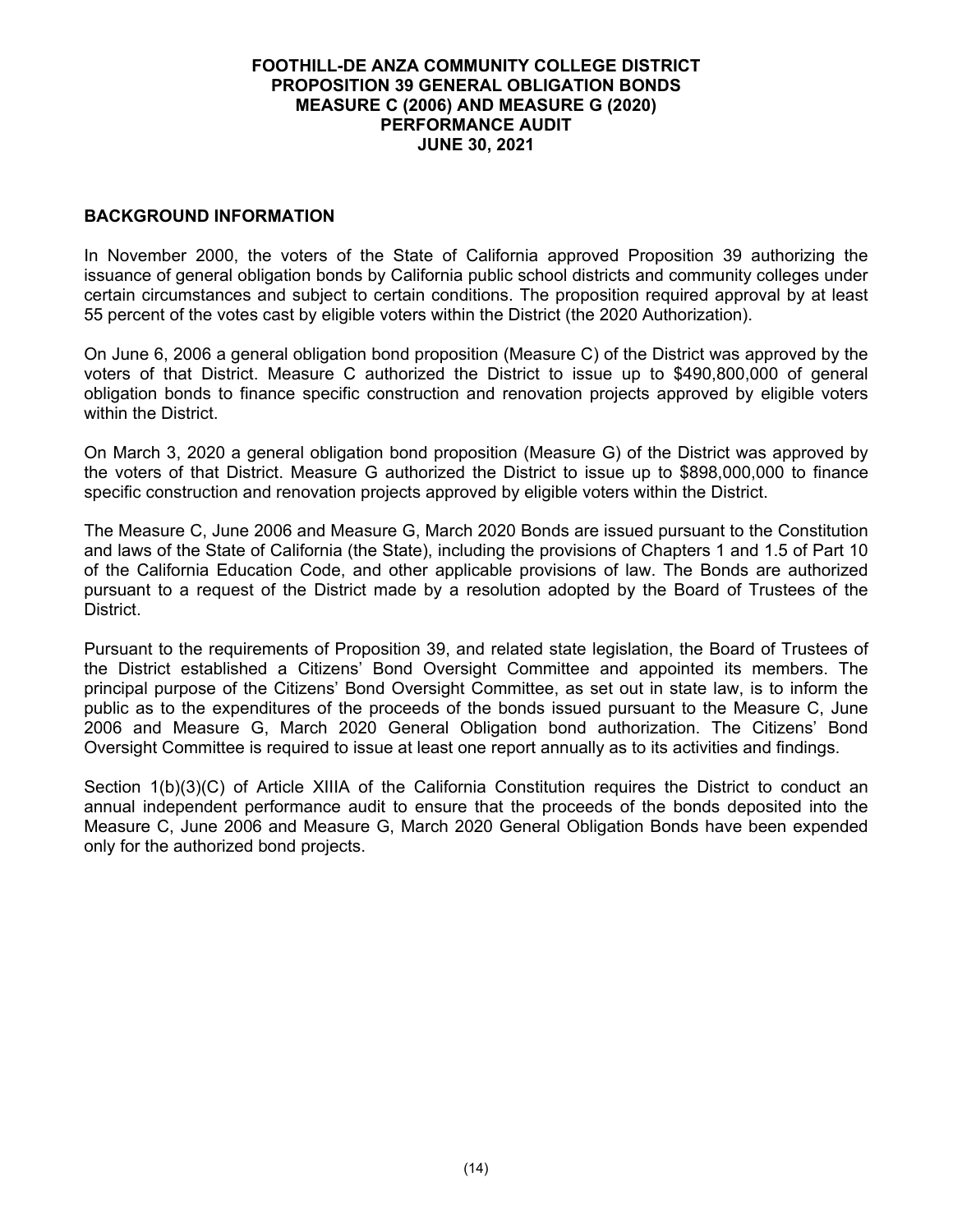# **OBJECTIVES**

The objectives of our performance audit for the fiscal year ended June 30, 2021 were to:

- Determine the expenditures charged to the District's Measure C, June 2006 and Measure G, March 2020 bond funds.
- Determine whether expenditures charged to the Measure C, June 2006 and Measure G, March 2020 bond funds have been made in accordance with the bond project list approved by the voters through the approval of Measure C on June 6, 2006 and Measure G on March 3, 2020.
- Determine that amounts expended on salaries and benefits were only to the extent employees perform work associated with the Measure C, June 2006 and Measure G, March 2020 projects as allowable per Opinion 04-110 issued on November 9, 2004 by the State of California Attorney General.

## **SCOPE OF THE AUDIT**

The scope of our performance audit covered the fiscal period from July 1, 2020 to June 30, 2021. The sample of expenditures tested included object and project codes associated with the bond projects. The propriety of expenditures for capital projects and maintenance projects funded through other state or local funding sources, other than the proceeds of the bonds, were not included within the scope of our audit. Expenditures incurred subsequent to June 30, 2021, were not reviewed or included within the scope of our audit or in this report.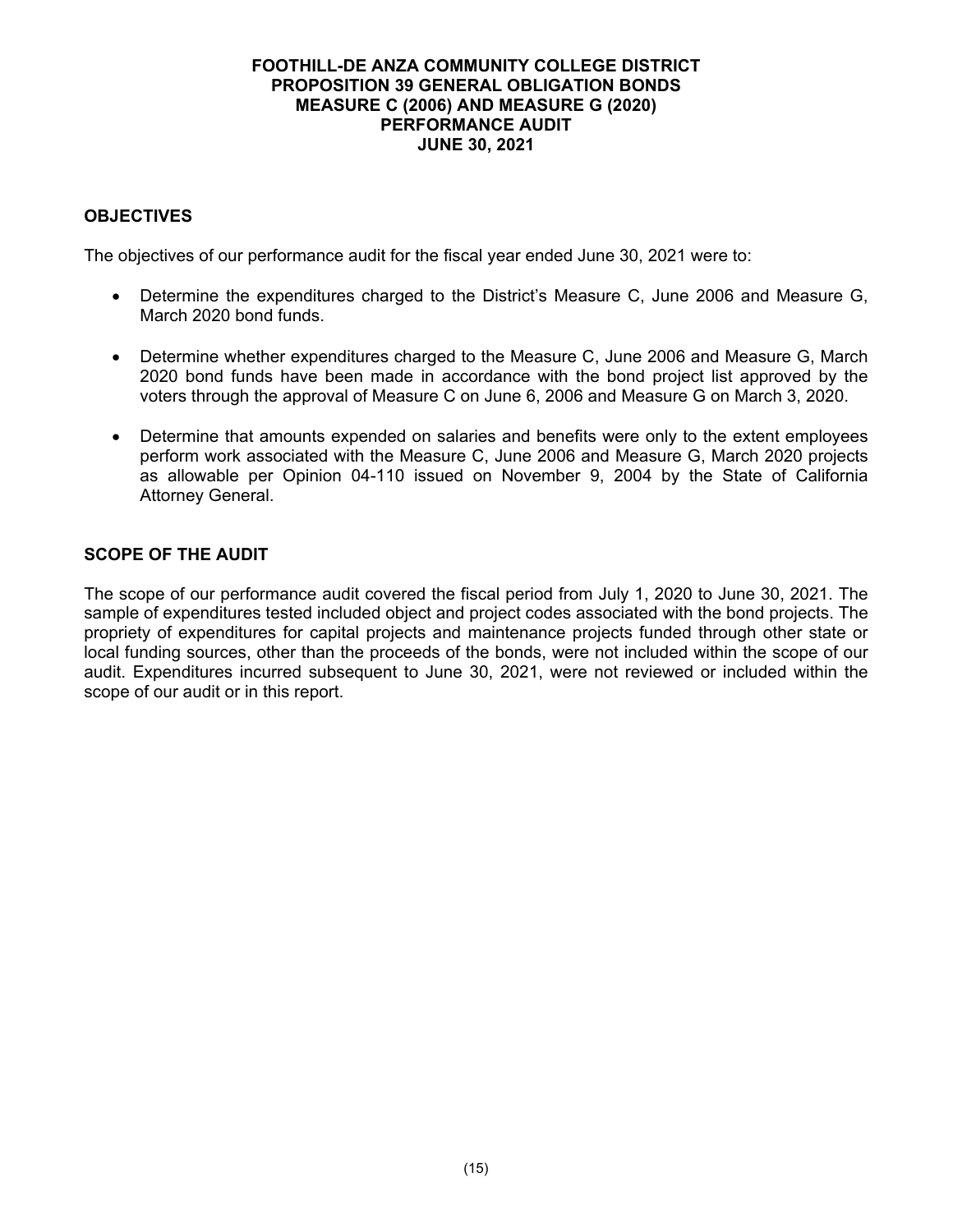### **PROCEDURES PERFORMED**

- We identified the expenditures and projects charged to the general obligation bond proceeds by obtaining the general ledger and project listing.
- We selected a judgmental sample of expenditures for supplies, services and capital outlay considering all projects for the year ended June 30, 2021. The District expended \$4,664,588 of Measure C (2006) Bond Building funds and \$428,372 of Measure G (2020) Bond Building funds for the year ended June 30, 2021.

We selected a sample of 40 non-salary expenditures totaling \$2,340,361, which is 52.8% of total non-salary expenditures of \$4,434,893 for Measure C (2006) Bond Building funds.

We selected a sample of 7 non-salary expenditures totaling \$27,871,061, which is 99.1% of total non-salary expenditures of \$28,172,969 for Measure G (2020) Bond Building funds. Of the non-salary expenditures tested, \$25,055,632 was for payments to an escrow fund for the defeasance of the 2016 Certificate of Participation and \$1,231,759 was for a payment to the bond debt service fund for debt service payments.

- $\circ$  We reviewed the actual invoices and supporting documentation to determine that expenditures charged to projects were:
	- Supported by invoices with evidence of proper approval and documentation of receipt of goods or services;
	- Supported by proper bid documentation, as applicable;
	- Properly expended on the authorized bond projects as listed on the voterapproved bond project list.
- The District expended \$169,101 of Measure C (2006) Bond Building funds and \$47,299 of Measure G (2020) Bond Building funds for salaries and benefits the year ended June 30, 2021.
	- $\circ$  Our testing of expenditures of salaries and benefits include an analysis of the employees charged to the Measure C (2006) and Measure G (2020) bond projects.
	- $\circ$  We reviewed the payroll register and job description to determine that the amounts expended on salaries and benefits were only to the extent employees perform work associated with the Measure C, June 2006 and Measure G, March 2020 bond projects as allowable per Opinion 04-110 issued on November 9, 2004 by the State of California Attorney General.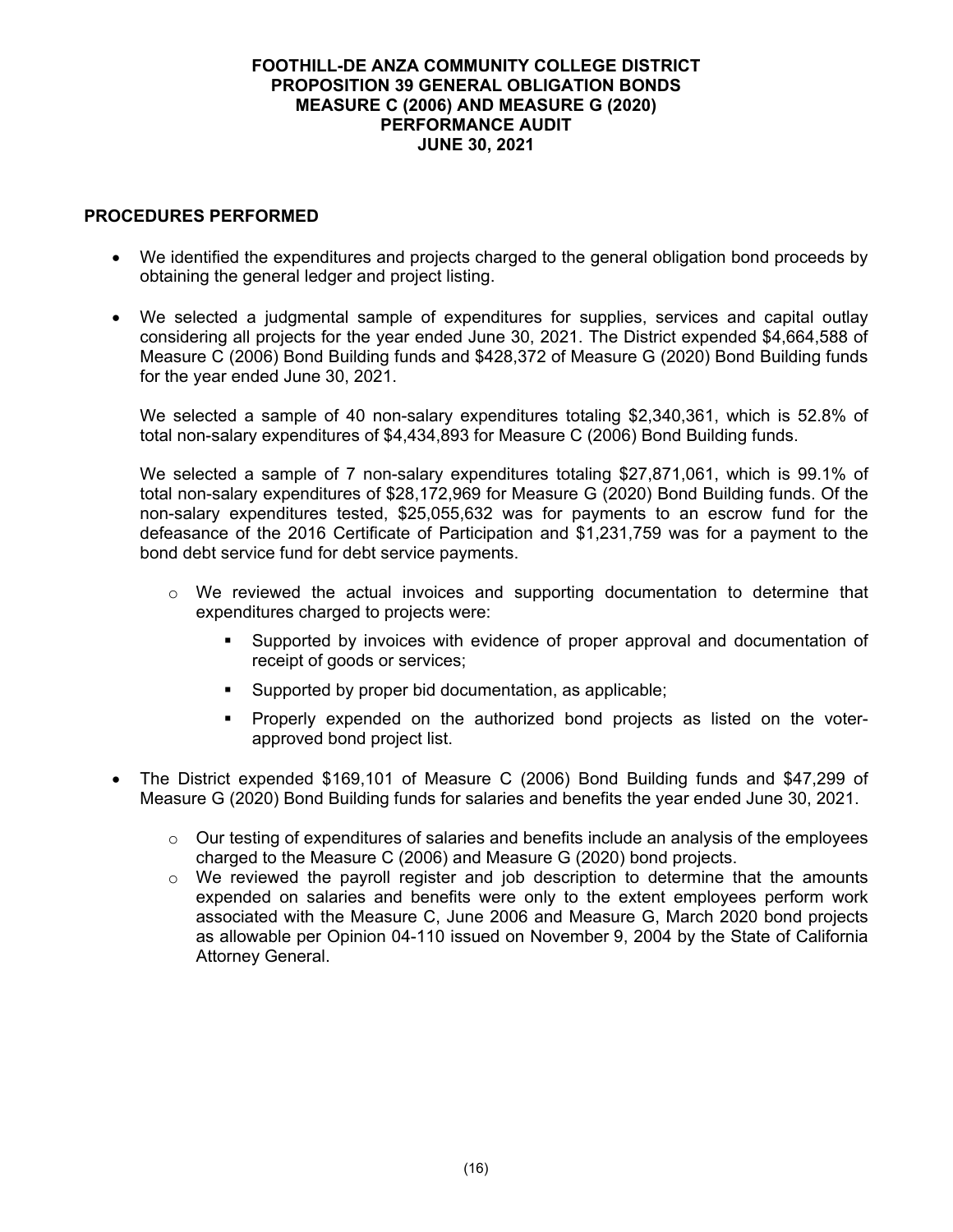#### **CONCLUSION**

The results of our tests indicated that, in all significant respects, the District has properly accounted for the expenditures of the funds held in the Measure C, June 2006 and Measure G, March 2020 bond funds and that such expenditures were made on authorized bond projects. Further, it was noted that the funds held in the Measure C, June 2006 and Measure G, March 2020 General Obligation Bonds and expended by the District were used for salaries and benefits only to the extent allowable.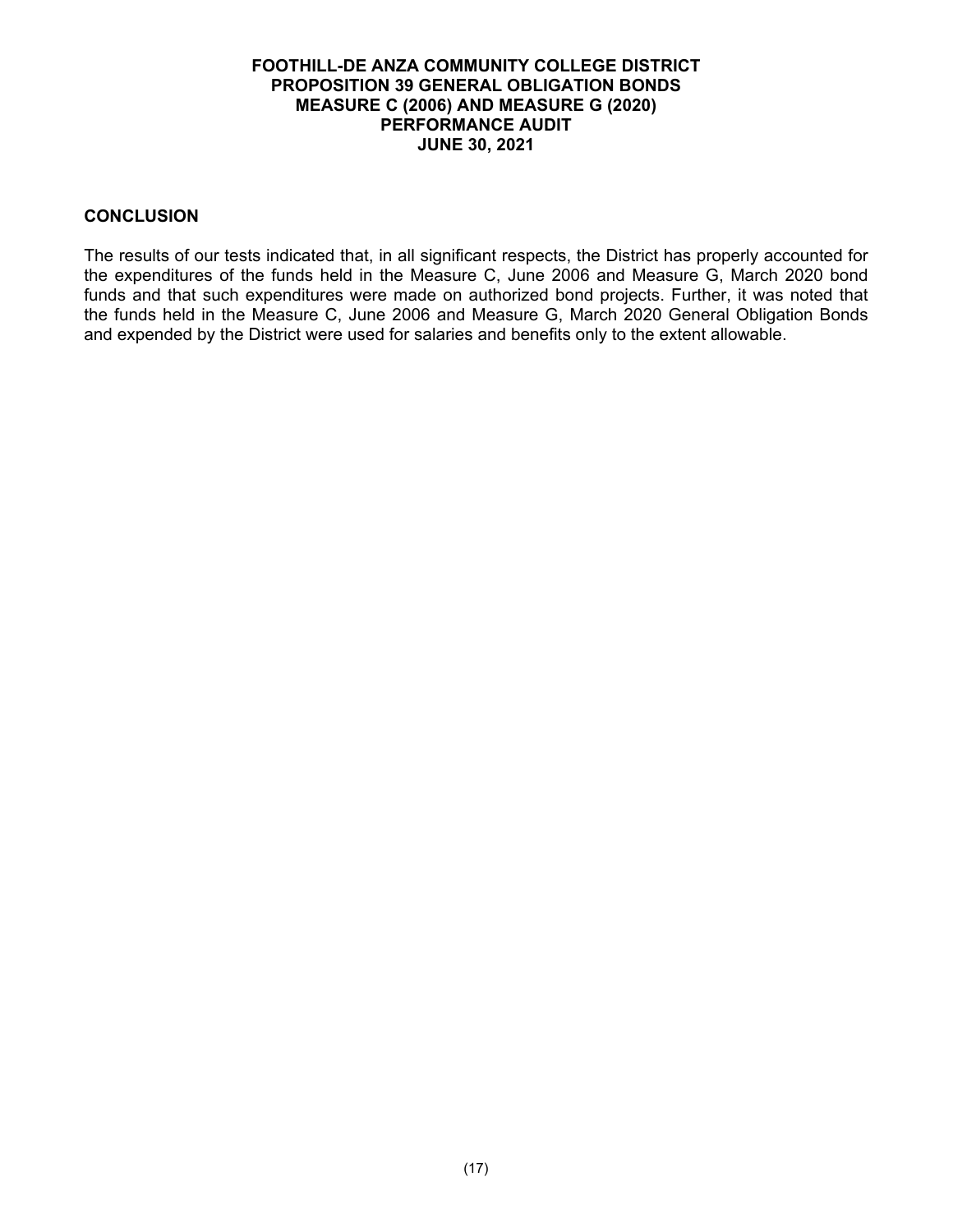### **SUMMARY OF BOND PROGRAM ACTIVITY**

A summary of Measure C, June 2006 and Measure G, March 2020 bond proceeds, expenditures to date, and remaining funds is included below. Measure C, June 2006 and Measure G, March 2020 bond program activity include amounts that have been issued and amounts to be issued in the future. This summary of Measure C, June 2006 and Measure G, March 2020 Bond Building Funds expenditures is based on the District's books and records and is provided for information purposes only. This expenditure summary reflects financial totals provided by District Management (Management).

#### **Measure C, June 2006 Bond Program Activity**

| <b>Approved Proceeds</b>                         | \$490,800,000    |
|--------------------------------------------------|------------------|
| Approved Proceeds Not To Be Issued               | (3,064)          |
| Interest Earned                                  | 36,693,016       |
| Total Measure C (2006) Bond Program Funds        | 527,489,952      |
| <b>Expenditures to Date:</b>                     |                  |
| July 1, 2006 - June 30, 2007                     | (3,581,977)      |
| July 1, 2007 - June 30, 2008                     | (13, 375, 388)   |
| July 1, 2008 - June 30, 2009                     | (32, 276, 384)   |
| July 1, 2009 - June 30, 2010                     | (44, 644, 542)   |
| July 1, 2010 - June 30, 2011                     | (58, 803, 679)   |
| July 1, 2011 - June 30, 2012                     | (108, 573, 843)  |
| July 1, 2012 - June 30, 2013                     | (62, 300, 322)   |
| July 1, 2013 - June 30, 2014                     | (41, 271, 178)   |
| July 1, 2014 - June 30, 2015                     | (29, 112, 089)   |
| July 1, 2015 - June 30, 2016                     | (54, 922, 132)   |
| July 1, 2016 - June 30, 2017                     | (27, 872, 254)   |
| July 1, 2017 - June 30, 2018                     | (15, 330, 747)   |
| July 1, 2018 - June 30, 2019                     | (11, 767, 620)   |
| July 1, 2019 - June 30, 2020                     | (4, 232, 518)    |
| July 1, 2020 - June 30, 2021                     | (4,664,588)      |
| Total Measure C (2006) Bond Program Expenditures | (512,729,261)    |
| Remaining Bond Funds as of July 1, 2021          | 14,760,691<br>\$ |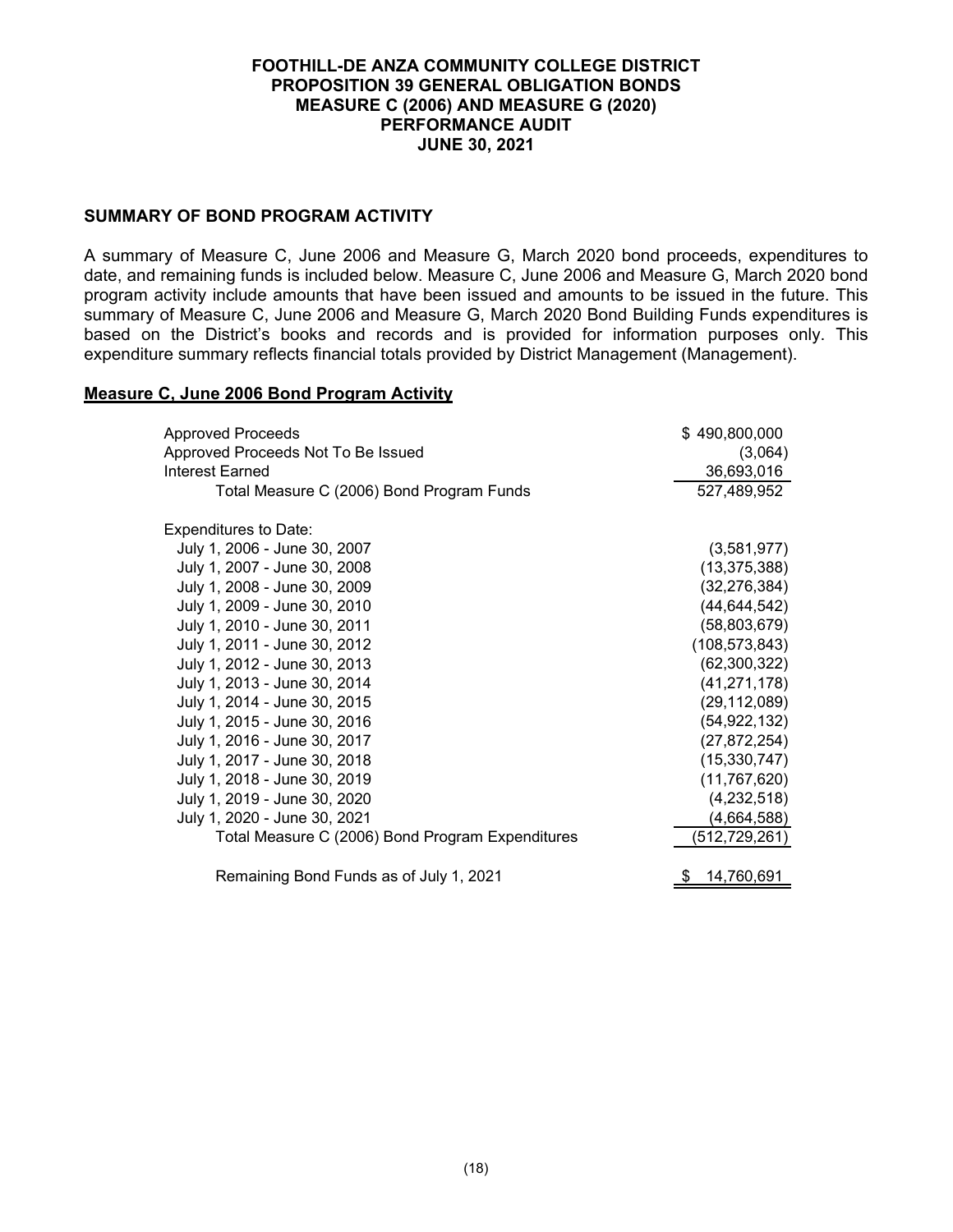# **SUMMARY OF BOND PROGRAM ACTIVITY (CONTINUED)**

### **Measure G, March 2020 Bond Program Activity**

| <b>Approved Proceeds</b><br>Interest Earned      | S | 898,000,000<br>117,103 |
|--------------------------------------------------|---|------------------------|
| Total Measure G (2020) Bond Program Funds        |   | 898,117,103            |
| Expenditures to Date:                            |   |                        |
| July 1, 2020 - June 30, 2021*                    |   | (26,862,066)           |
| Total Measure G (2020) Bond Program Expenditures |   | (26, 862, 066)         |
| Remaining Bond Funds as of July 1, 2021          |   | 871,255,037            |

\*The Fiscal Year 2021 expenditures include Certificates of Participation principal and interest refinance of \$26.3 million.